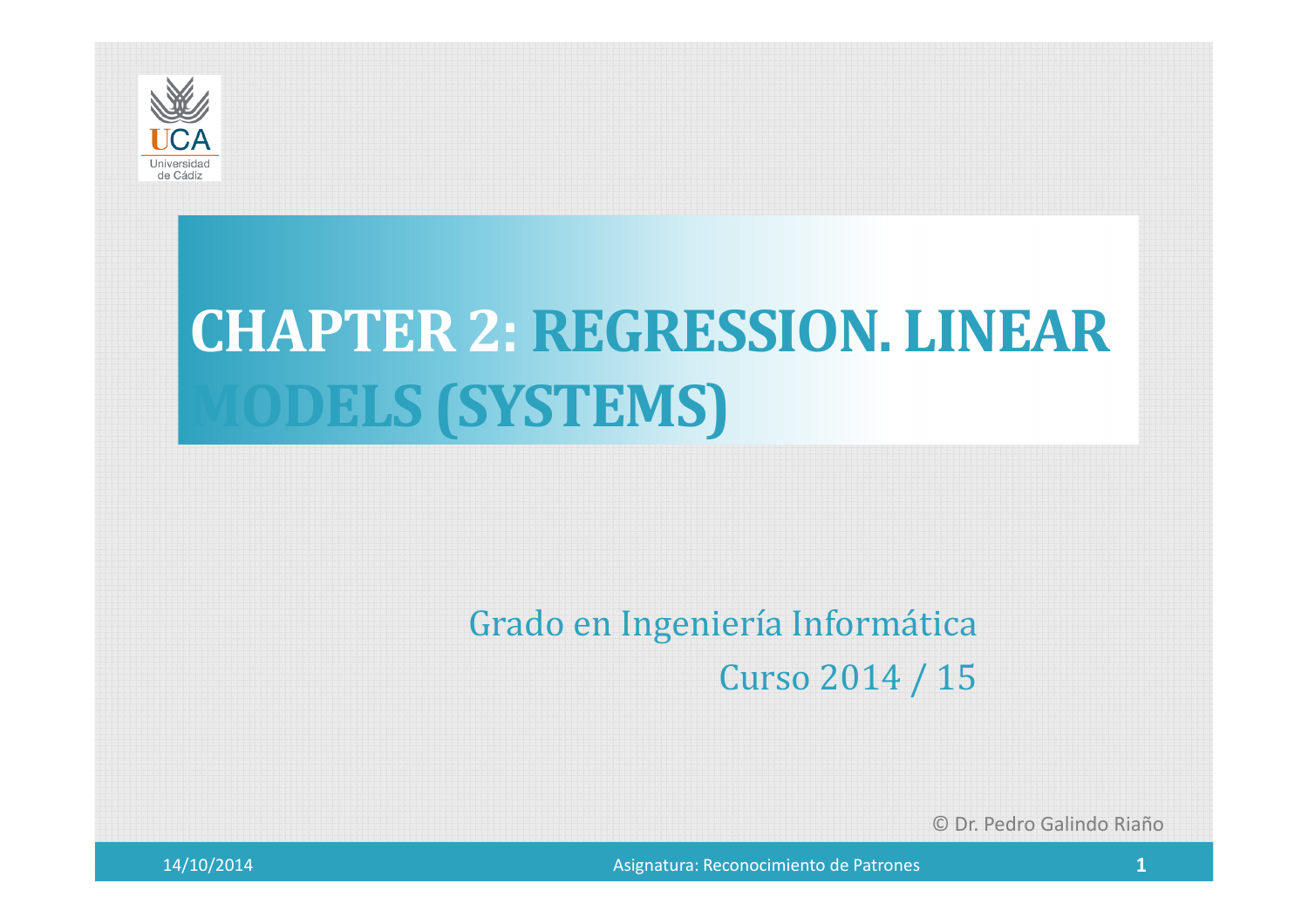# Topics



- 1. Introduction
- 2. Linear model
- 3. Reducing to a linear model
- 4. Numerical optimization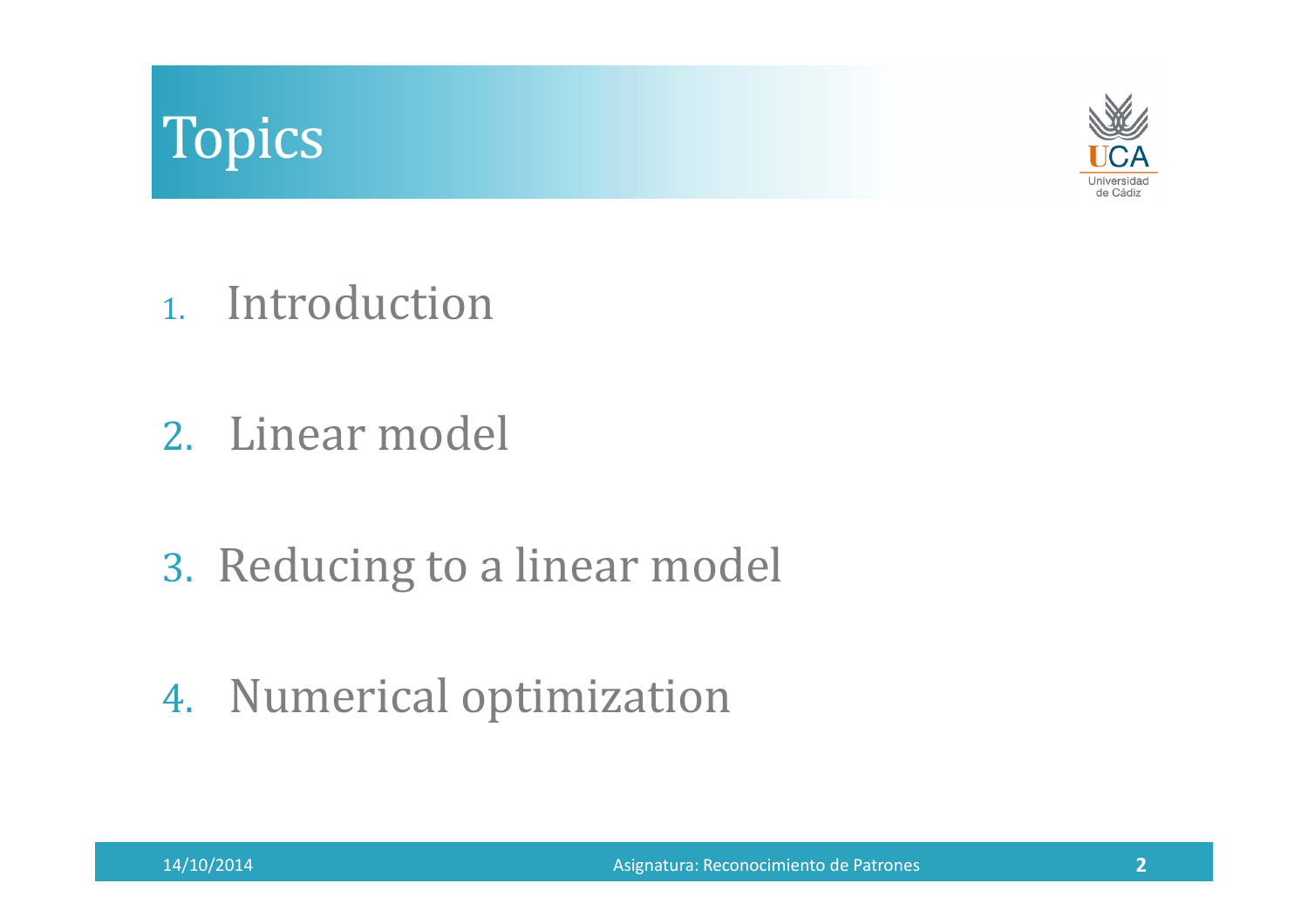# INTRODUCTION

14/10/2014

Asignatura: Reconocimiento de Patrones **<sup>3</sup>**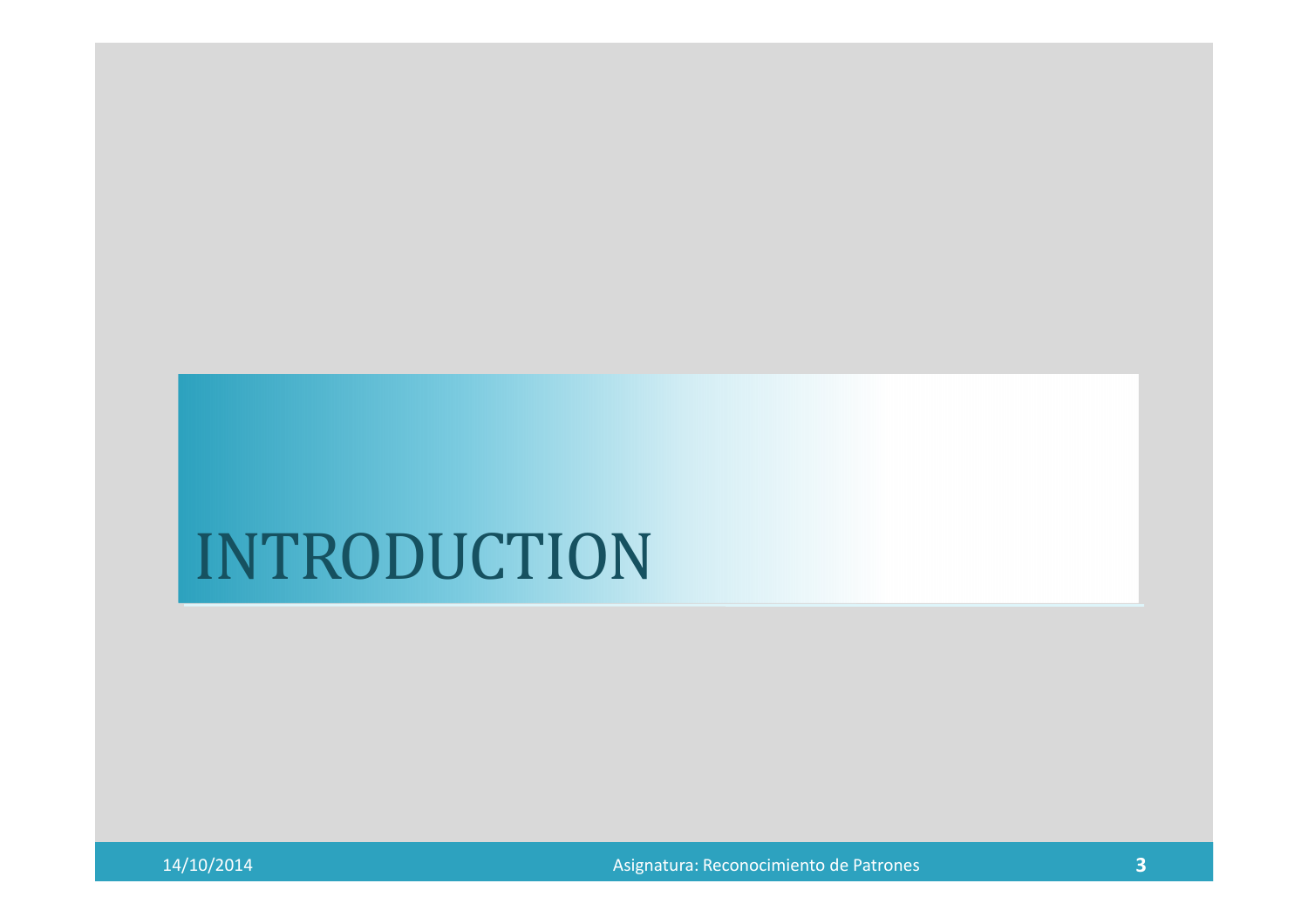



It assign the input pattern the corresponding output to <sup>a</sup> continuous variable

$$
y = f : R^n \Longrightarrow R
$$

Q General case:

$$
y = f(x) \qquad x \in R^n, y \in R^m
$$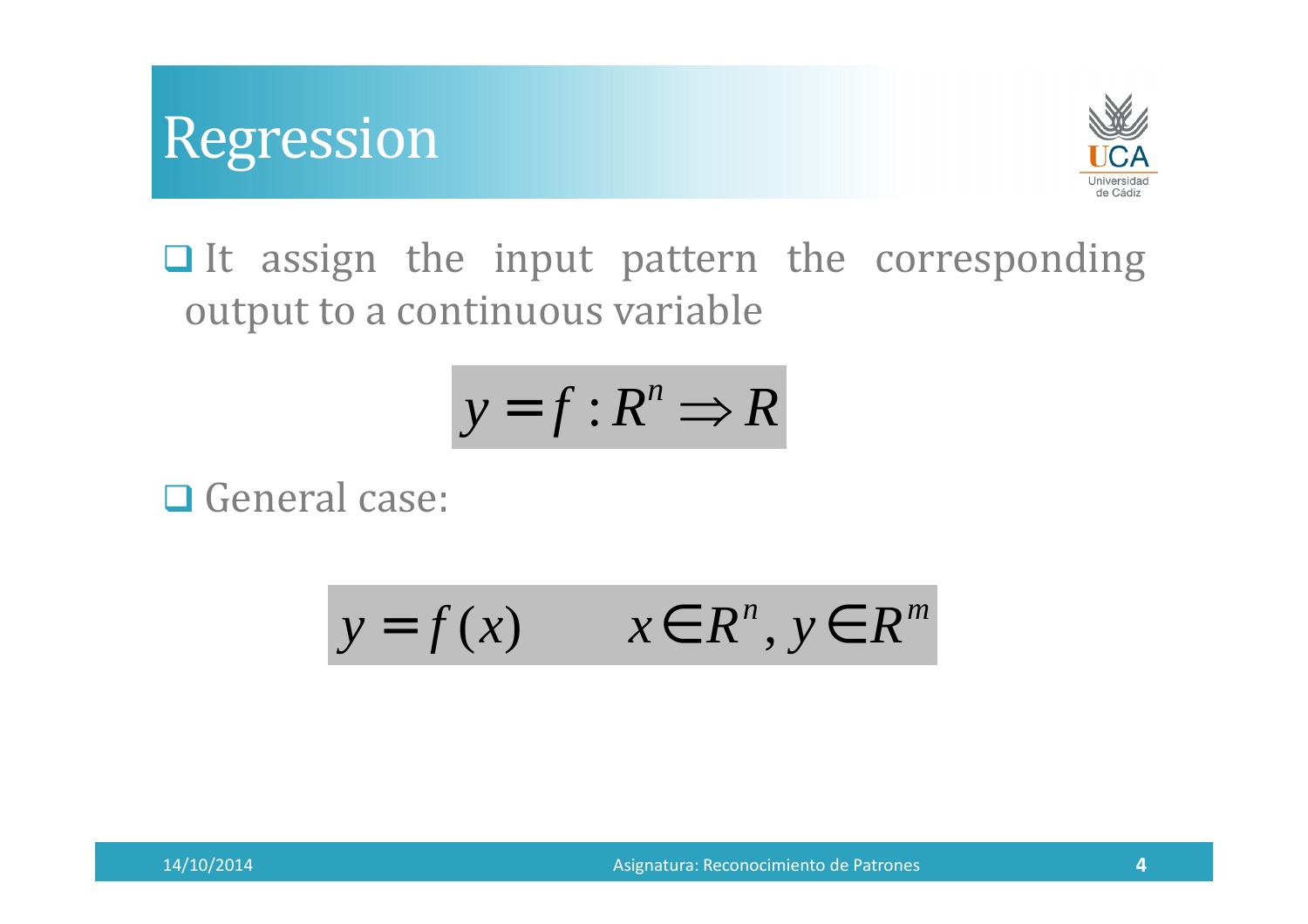## Regression



### **□ Example: Size estimation of Trilobites**

- Under most preservation conditions, it is difficult to find complete copies of Trilobites
- $\checkmark$  The head (cephalon) is more common
- Therefore, it is useful for being able to estimate the body frommeasure of the head, to establish whom prove the better<br>determination-of-total-size determination of total size.



Norman MacLeod. Keeper of Palaeontology, The Natural History Museum, London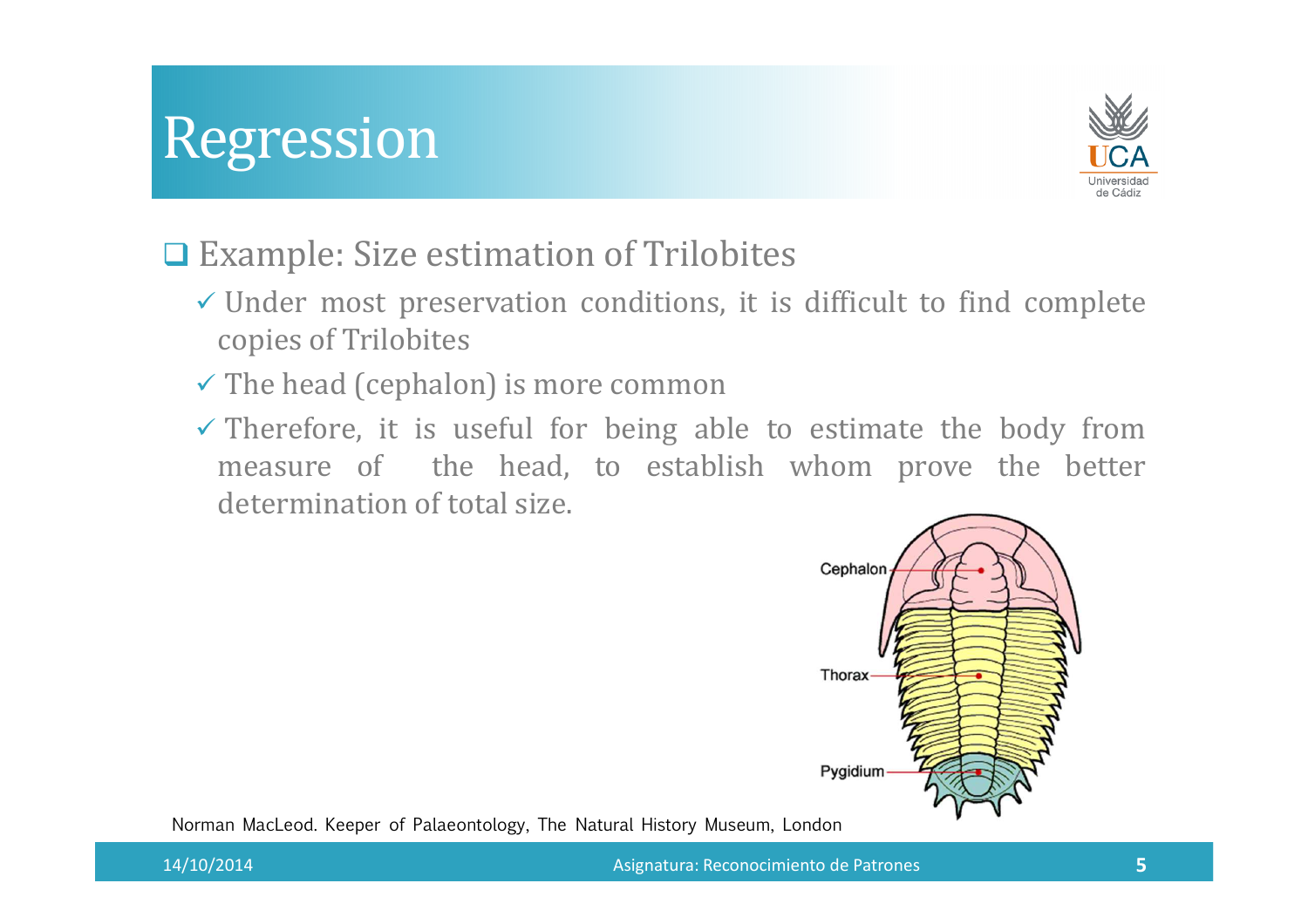|                   | Body        | Glabellar   | Glabellar  |
|-------------------|-------------|-------------|------------|
| Genus             | Length (mm) | Length (mm) | Width (mm) |
| Acaste            | 23.14       | 3.50        | 3.77       |
| Balizoma          | 14.32       | 3.97        | 4.08       |
| Calymene          | 51.69       | 10.91       | 10.72      |
| Ceraurus          | 21.15       | 4.90        | 4.69       |
| Cheirurus         | 31.74       | 9.33        | 12.11      |
| Cybantyx          | 36.81       | 11.35       | 10.10      |
| Cybeloides        | 25.13       | 6.39        | 6.81       |
| <b>Dalmanites</b> | 32.93       | 8.46        | 6.08       |
| Delphion          | 21.81       | 6.92        | 9.01       |
| Ormathops         | 13.88       | 5.03        | 4.34       |
| Phacopdina        | 21.43       | 7.03        | 6.79       |
| Phacops           | 27.23       | 5.30        | 8.19       |
| Placopoaria       | 38.15       | 9.40        | 8.71       |
| Pricyclopyge      | 40.11       | 14.98       | 12.98      |
| Ptychoparia       | 62.17       | 12.25       | 8.71       |
| Rhenops           | 55.94       | 19.00       | 13.10      |
| Sphaerexochus     | 23.31       | 3.84        | 4.60       |
| Toxochasmops      | 46.12       | 8.15        | 11.42      |
| Trimerus          | 89.43       | 23.18       | 21.52      |
| Zacanthoides      | 47.89       | 13.56       | 11.78      |
| Mean              | 36.22       | 9.37        | 8.98       |
| Std. Deviation    | 18.63       | 5.23        | 4.27       |

Table 1. Trilobite Data<sup>1</sup>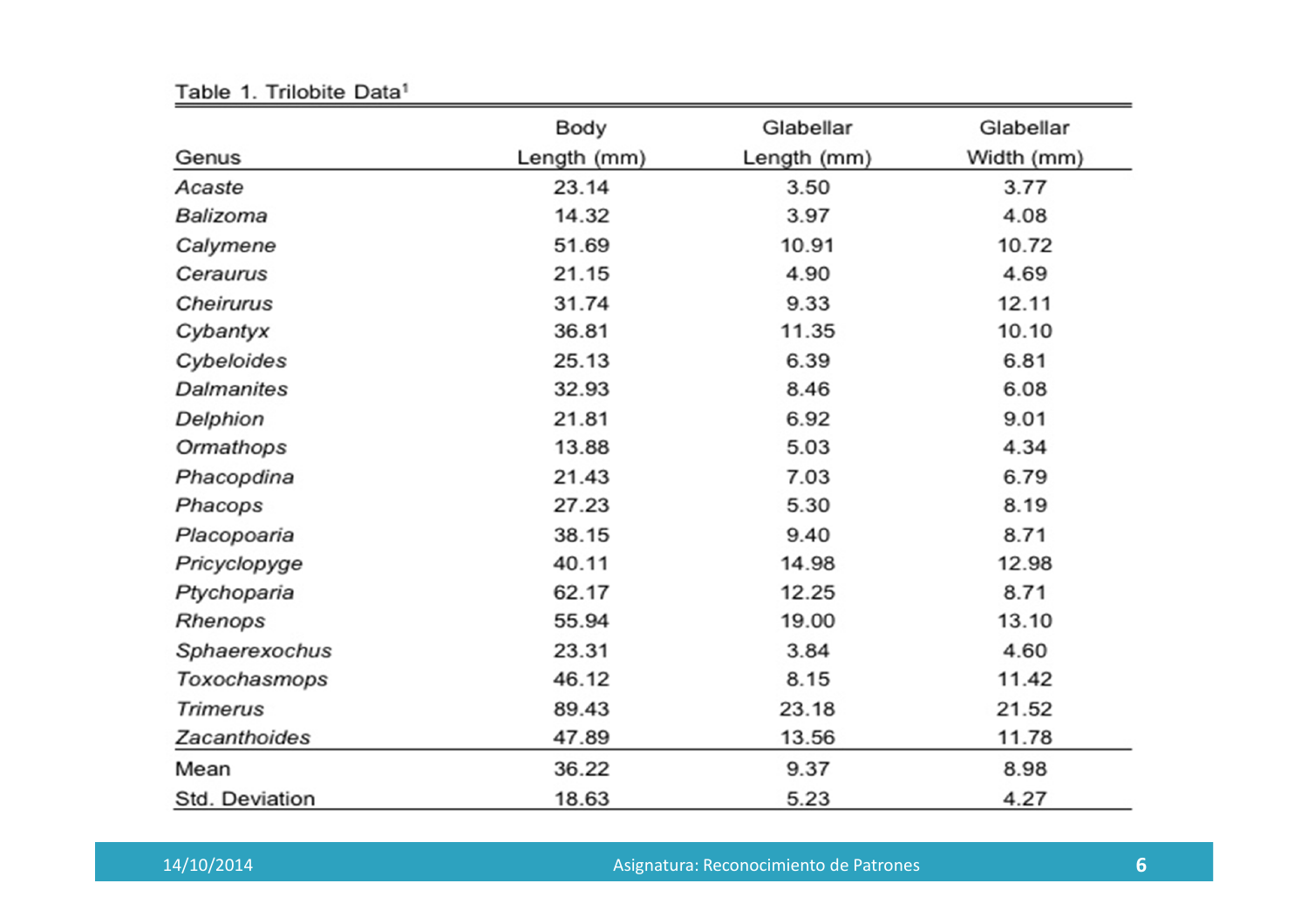### Generic system (model)



#### System = Model



<sup>x</sup> : system logons

θ : system internal parameters

<sup>y</sup> : system output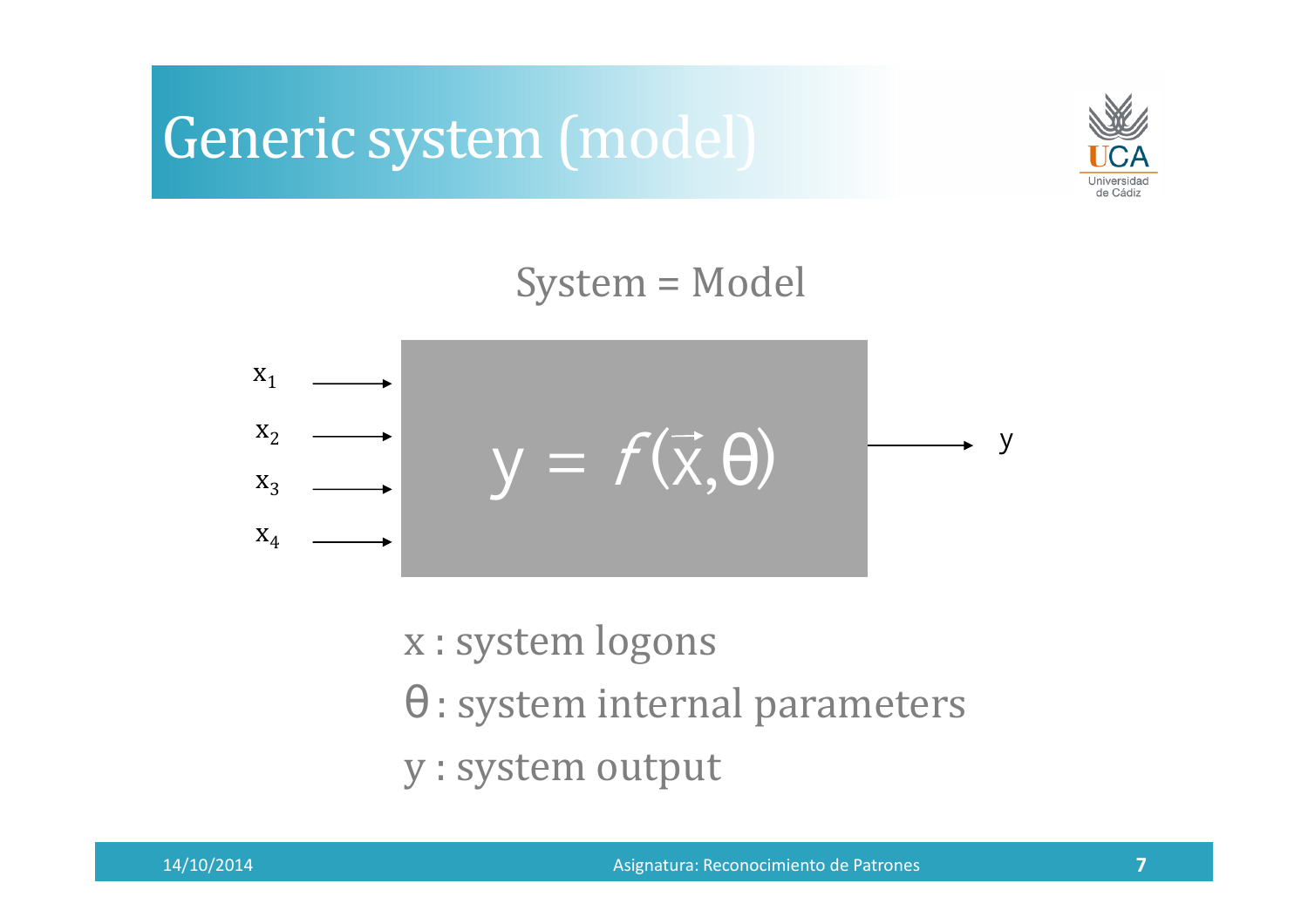### Linear model





$$
y = a_1 x_1 + a_2 x_2 + \ldots + a_n x_n + a_0
$$

Asignatura: Reconocimiento de Patrones **<sup>8</sup>**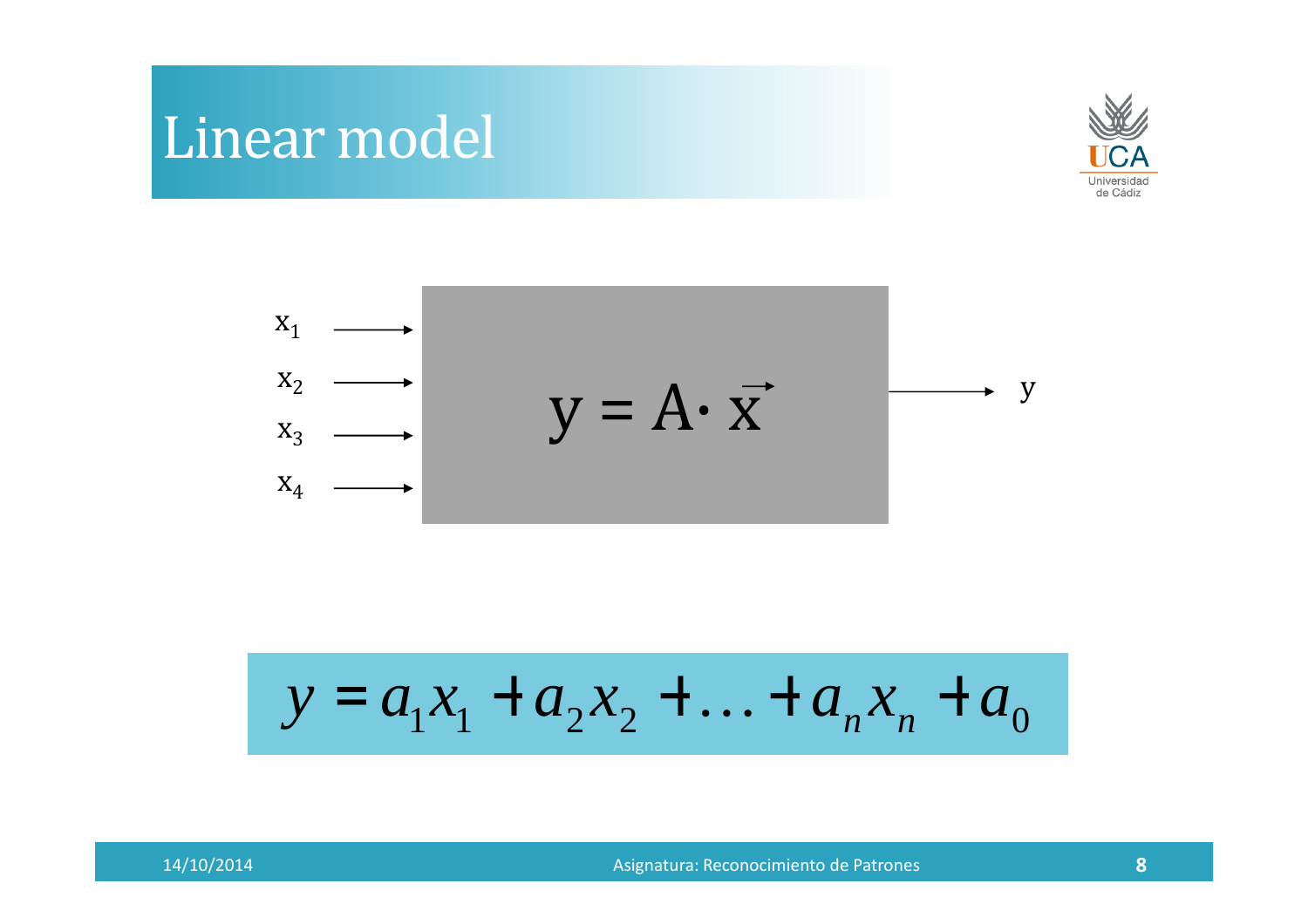### LINEAR MODEL

14/10/2014

Asignatura: Reconocimiento de Patrones **<sup>9</sup>**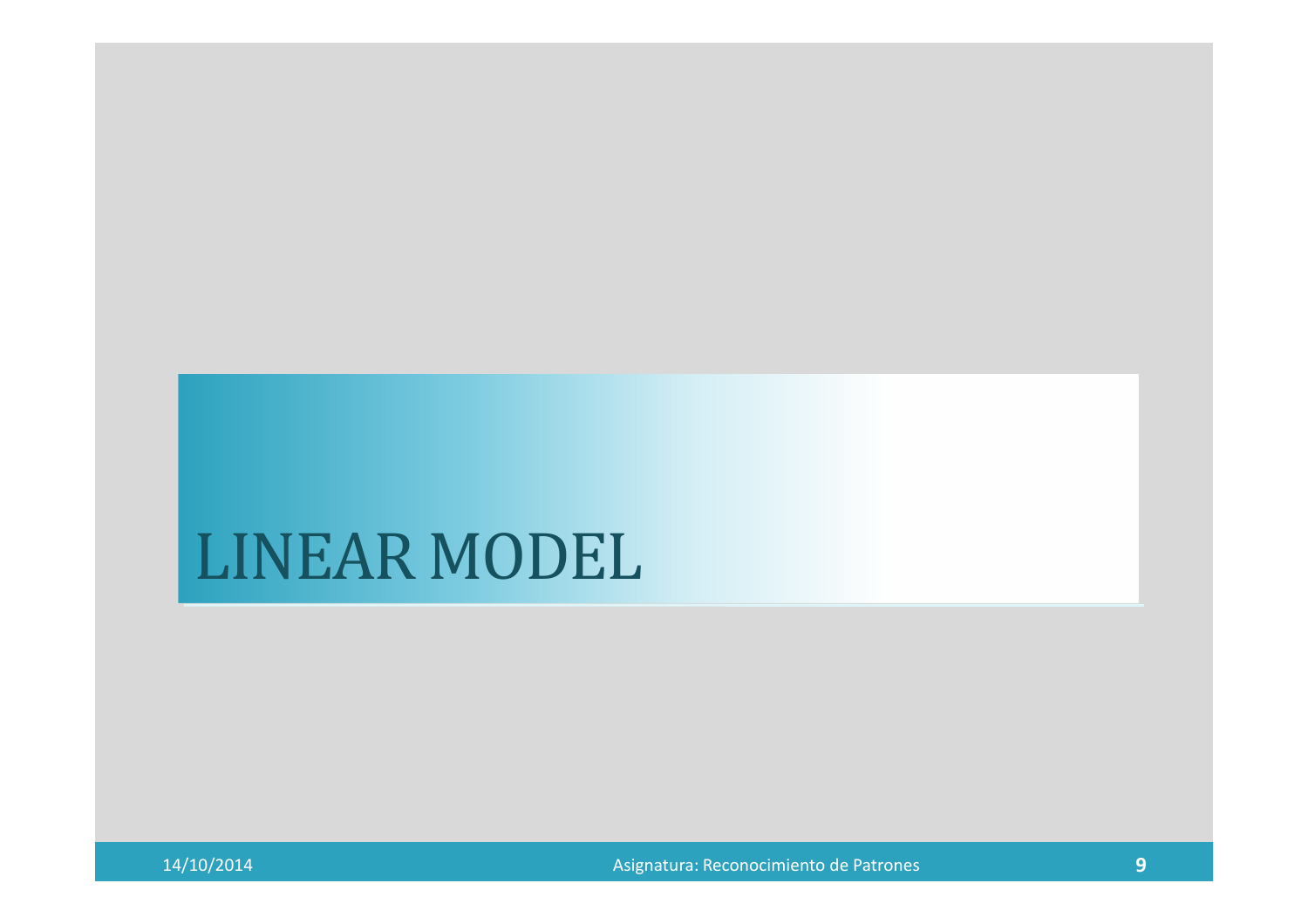

 Initially, we consider only one *<sup>x</sup>*. Thus, from this data set

$$
\{(x_i, y_i) \mid i = 1, ..., n\}
$$

 $\Box$  we look for the function

$$
\hat{y} = ax + b
$$

 $\Box$  that most closely approximates this data  $\Box$  In other words, what values do a and b take?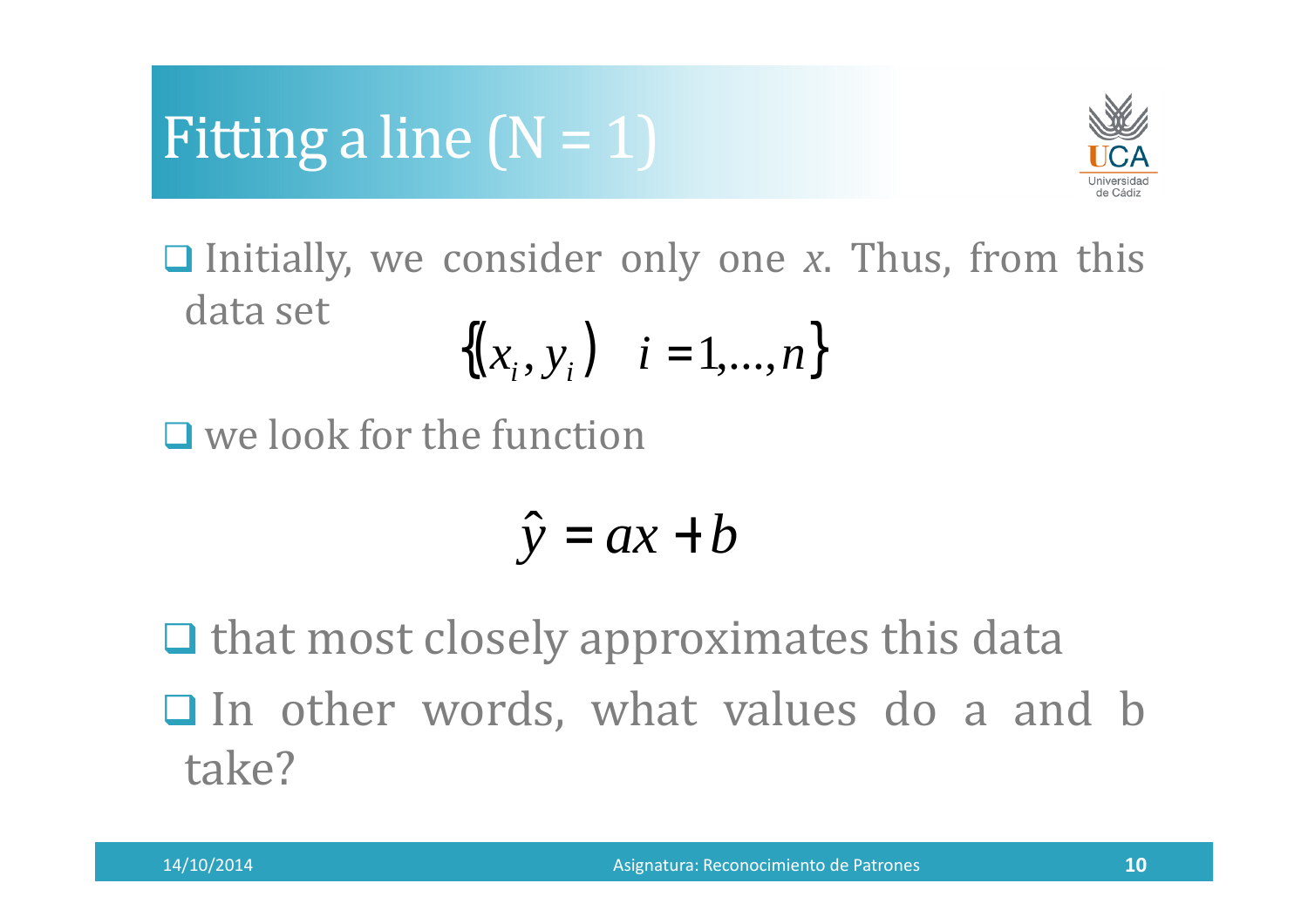





Asignatura: Reconocimiento de Patrones **<sup>11</sup>**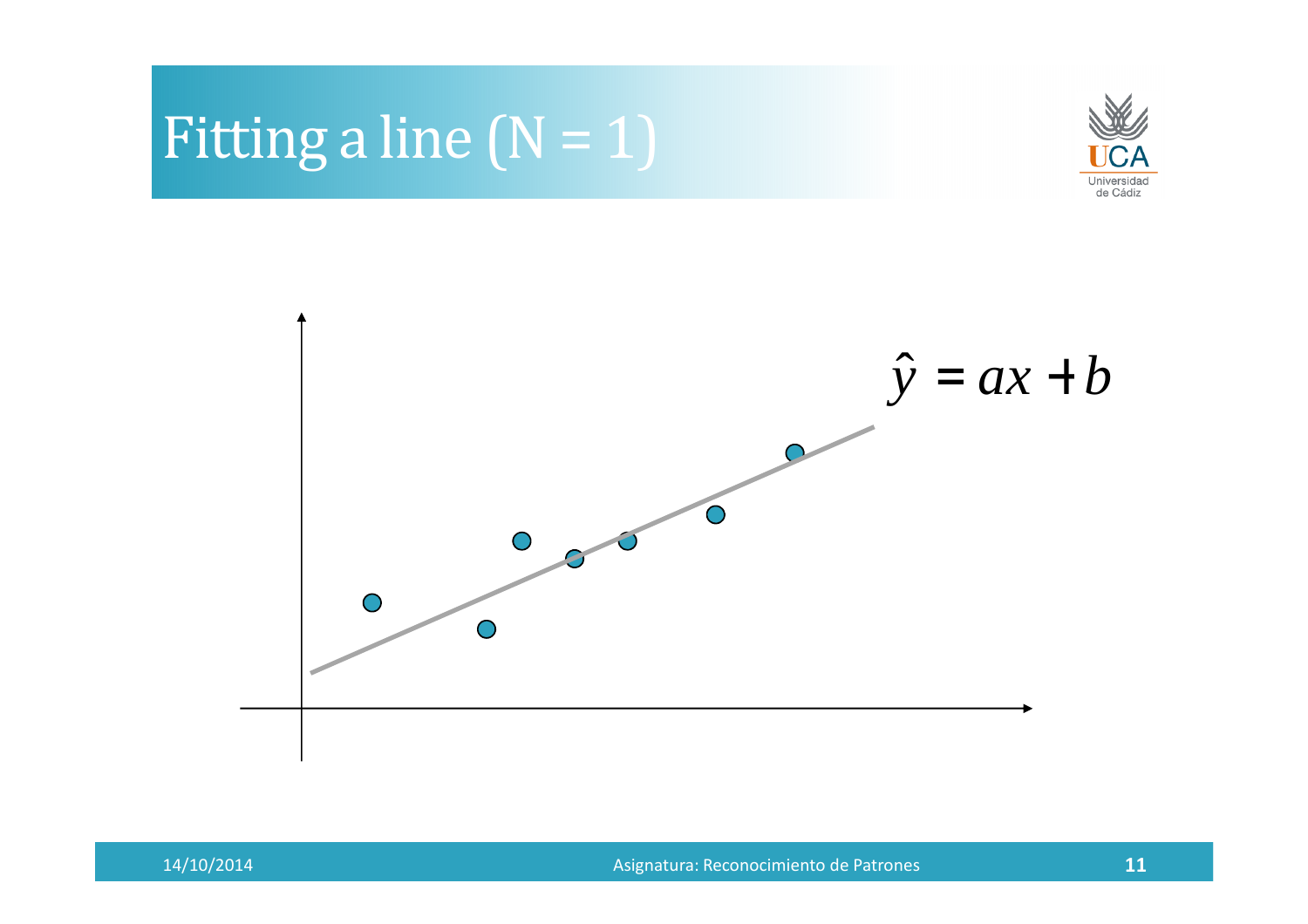

1. To define the error in each point

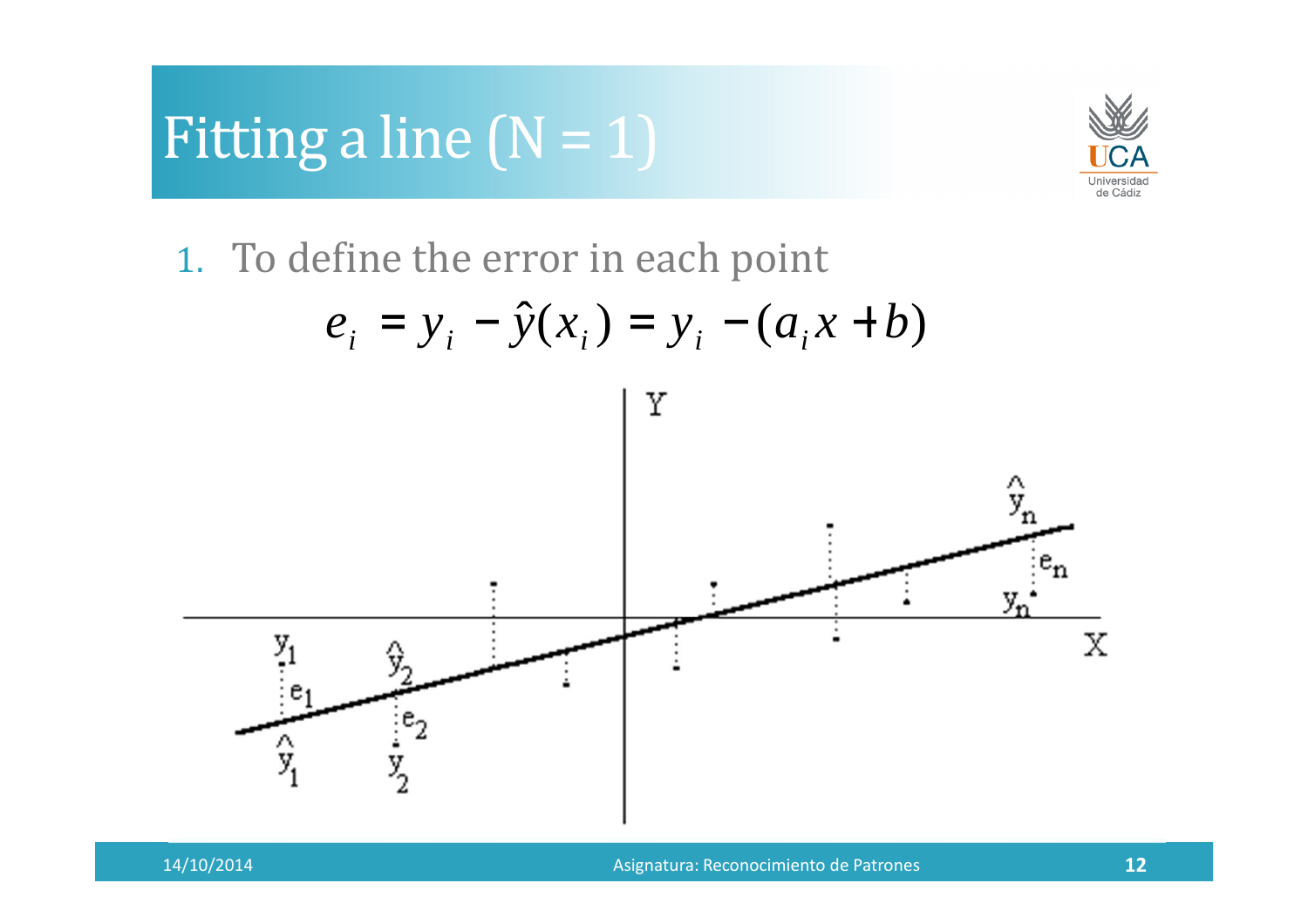

2. To define a criterion of the error

$$
E(a,b) = \sum_{i=i}^{n} e_i^2 = \sum_{i=i}^{n} (y_i - (ax_i + b))^2
$$

- $\Box$  Other criterion could be the absolute values sum of errors, for example
- $\Box$  The use of square errors sum is the possibility to  $\Box$ calculate easily the error derivative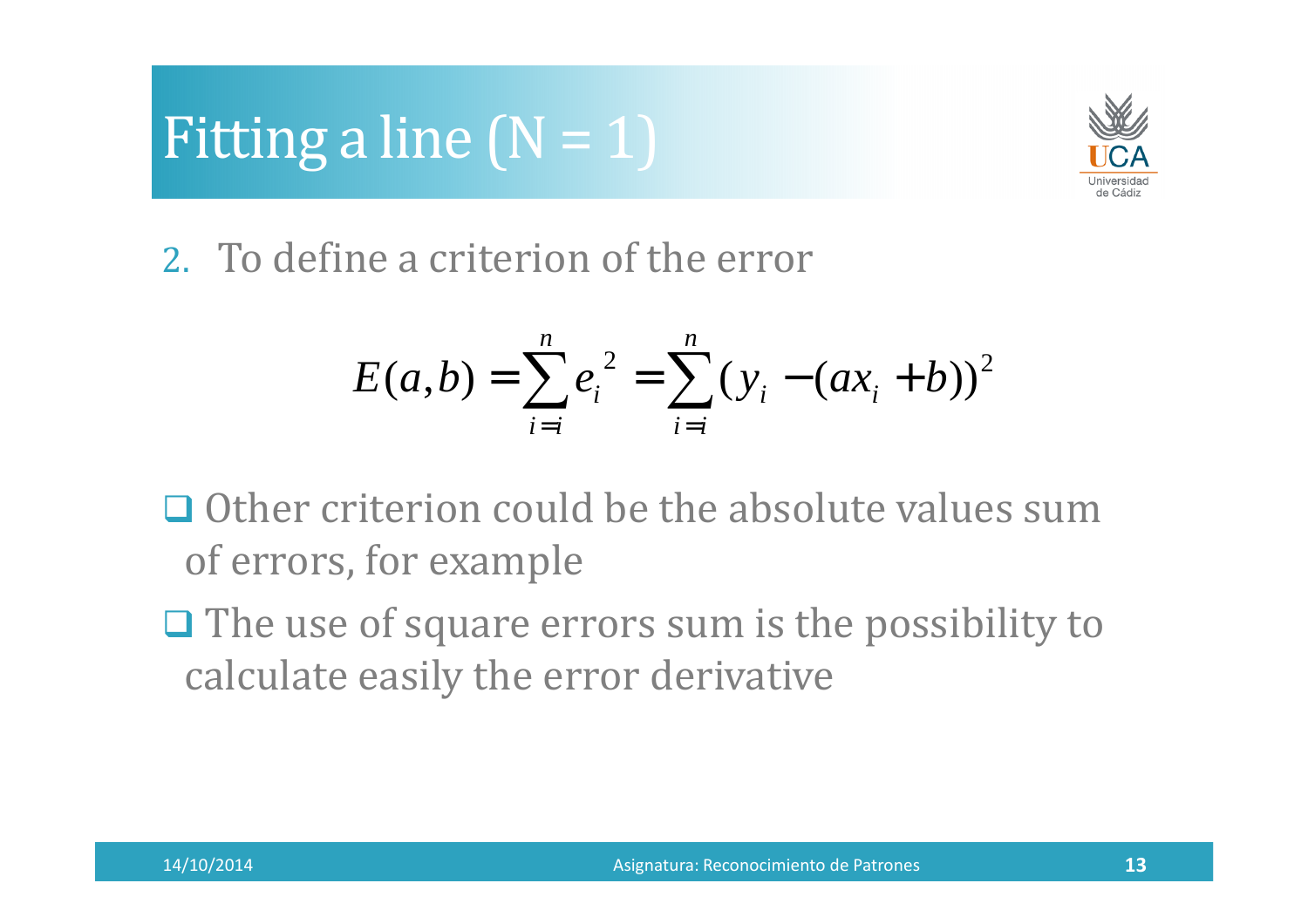

3. To take derivative with respect to each parameter and equating to zero

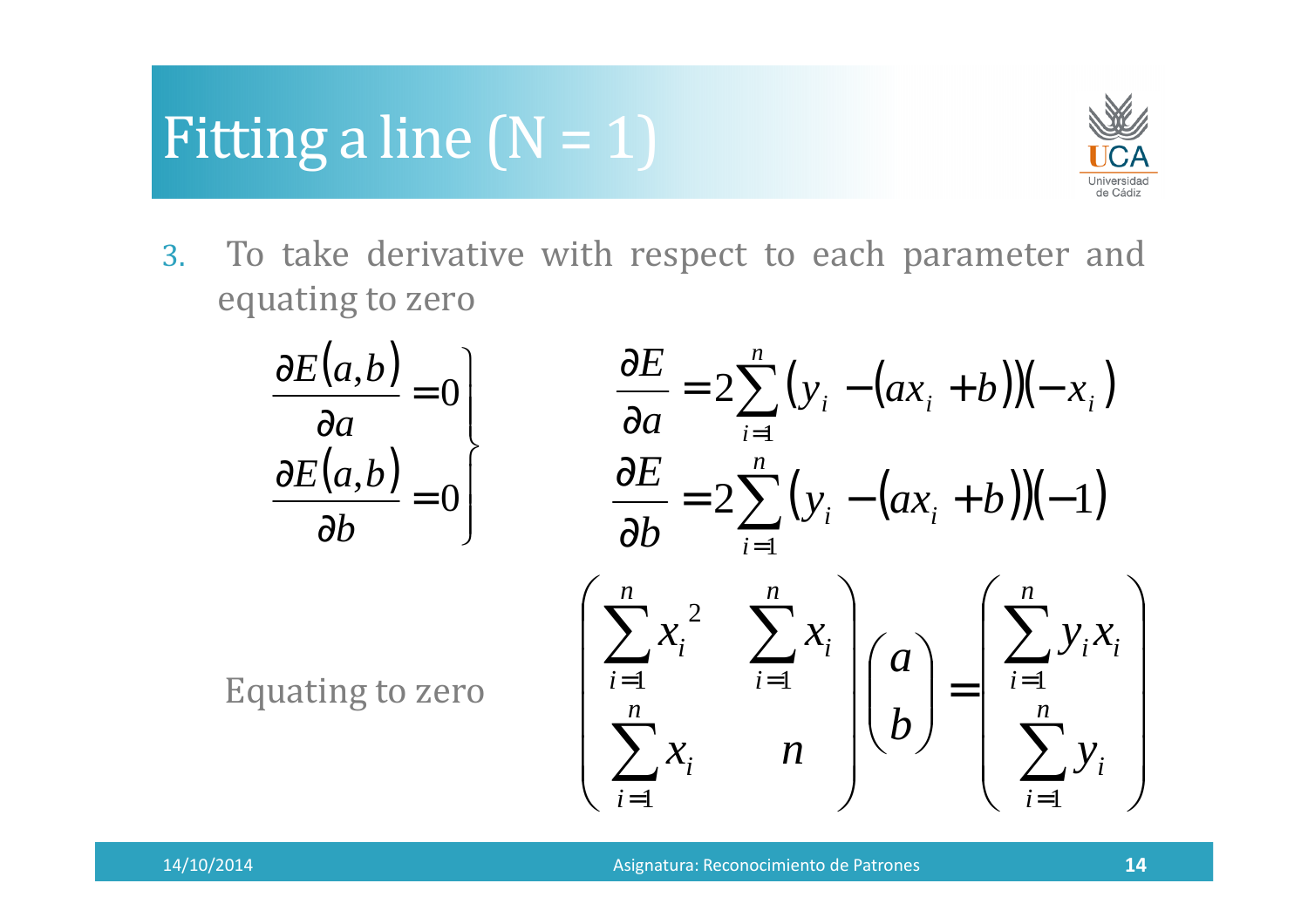

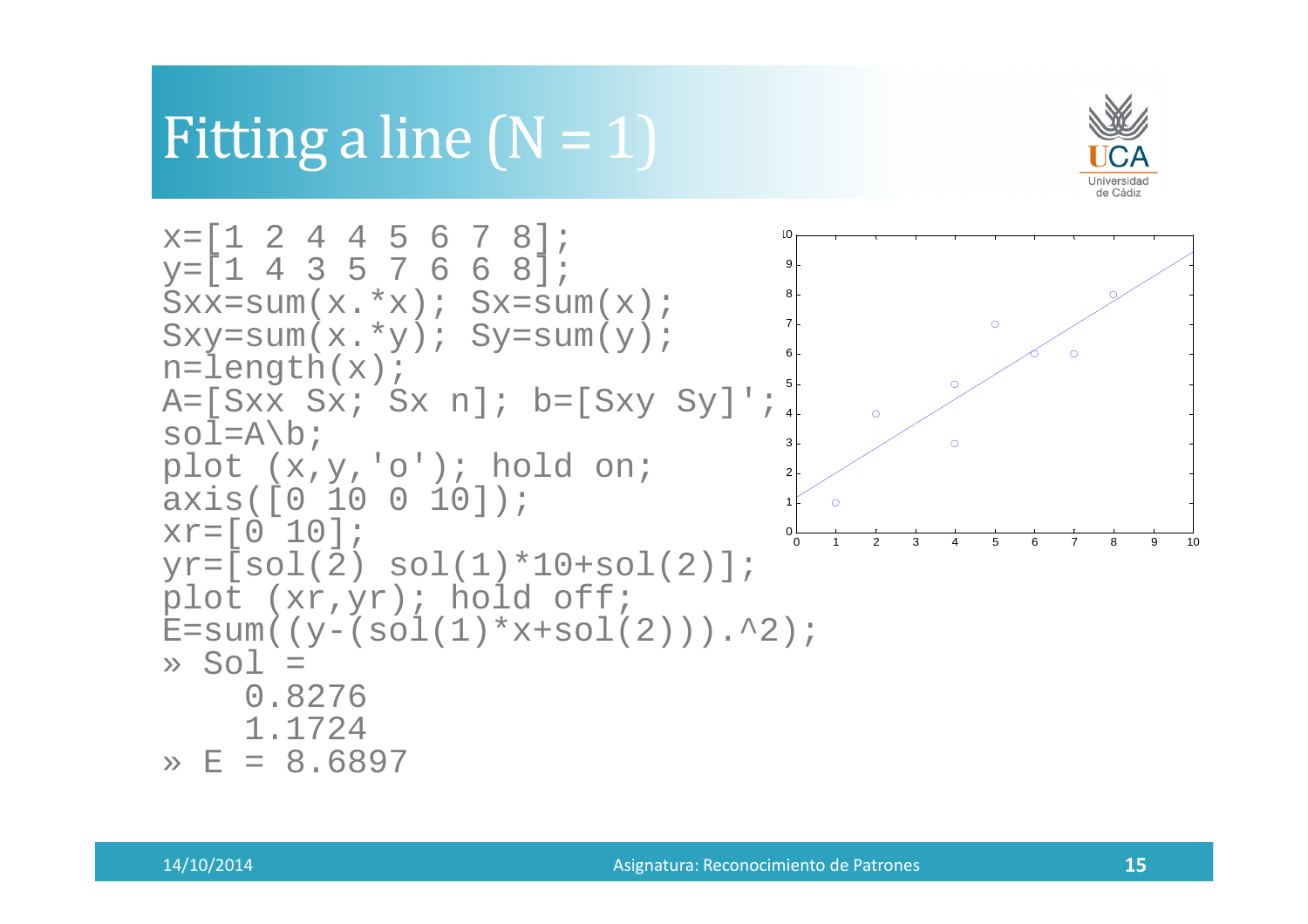# Linear model (M > 1)



# **□** Given

$$
\{(\vec{x}_i, y_i) \mid i = 1, \ldots, n\}
$$

were 
$$
\vec{x}_i = (x_{i1}, x_{i2}, \dots, x_{im})
$$

 $\Box$  In this case:

$$
\hat{y} = a_1 x_1 + a_2 x_2 + \dots + a_m x_m + a_0
$$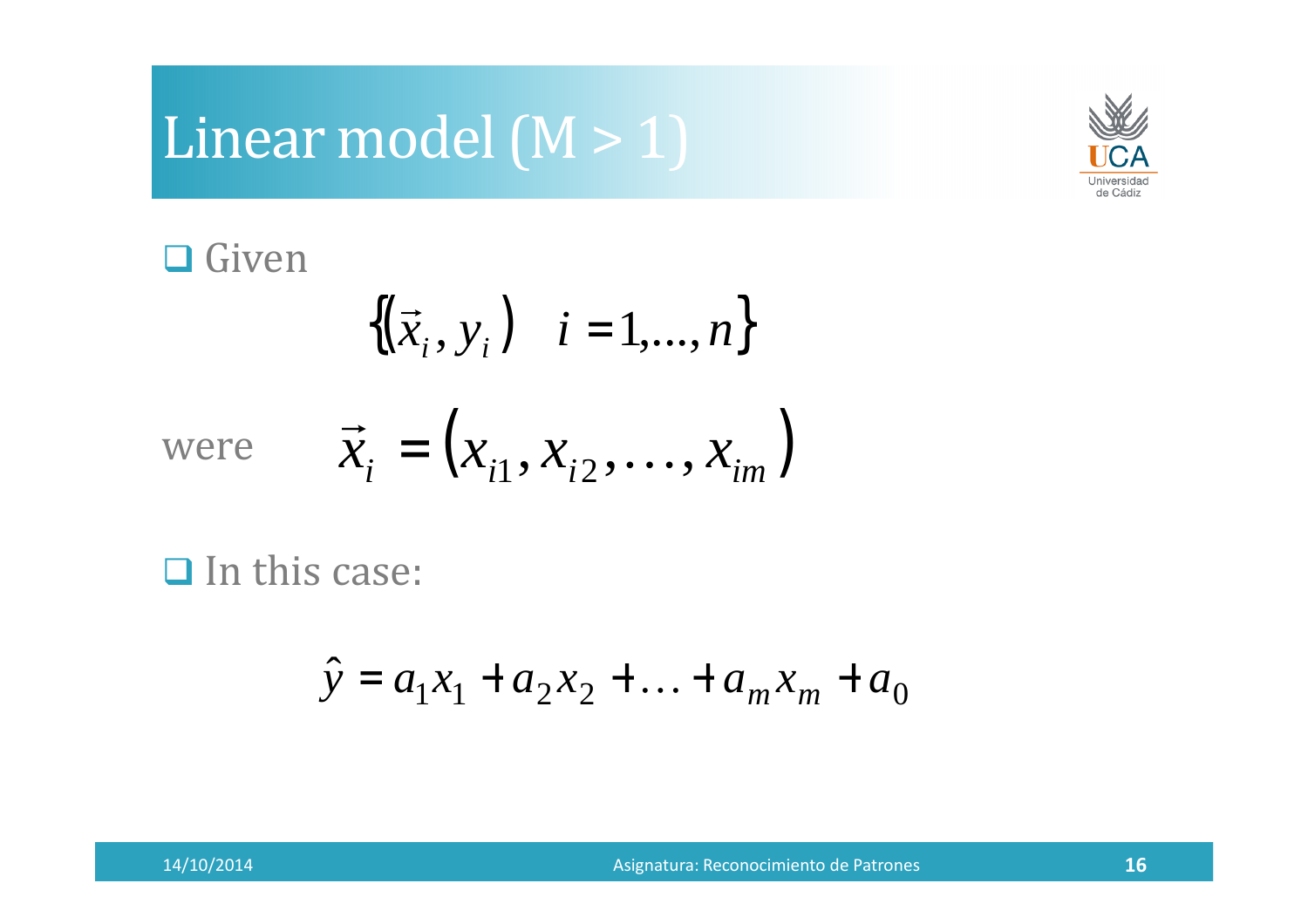# Linear model  $(N > 1)$



1. To define the error in each point:

$$
e_i = y_i - \hat{y}(\vec{x}_i) = y_i - (a_1 x_{i1} + a_2 x_{i2} + \dots + a_m x_{im} + a_0)
$$

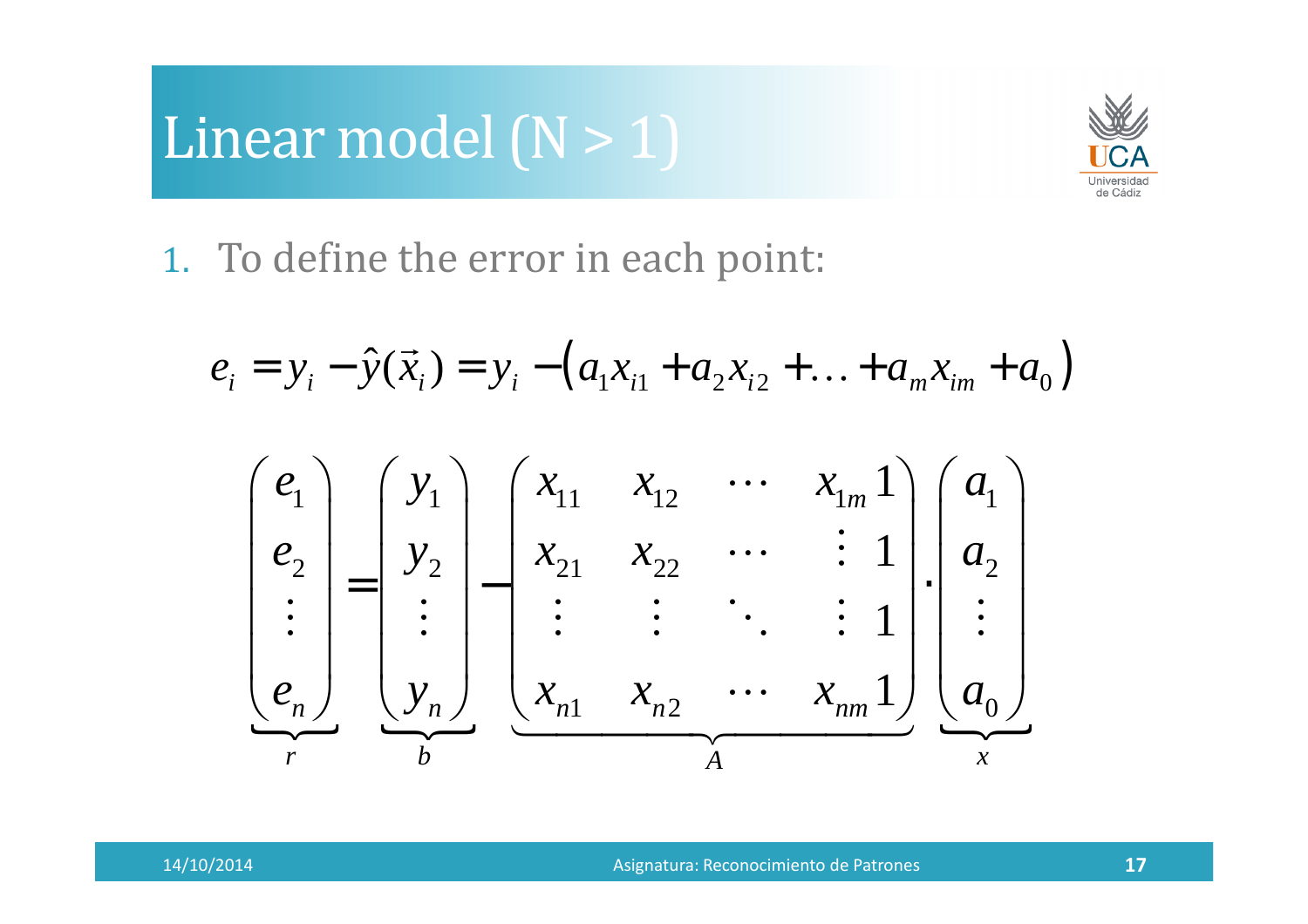# Linear model  $(N > 1)$



2.The error criterion will be:

error criterion will be:  
\n
$$
E = \sum_{i=i}^{m} e_i^2 = (e_1 \quad e_2 \quad \cdots \quad e_m) \cdot \begin{pmatrix} e_1 \\ e_2 \\ \vdots \\ e_m \end{pmatrix} = r^t \cdot r
$$

 $E = r^t \cdot r = (b - Ax)^t (b - Ax) = b^t b - b^t (Ax) - (Ax)^t b + (Ax)^t (Ax) = b^t b - b^t Ax - x^t A^t b + x^t A^t Ax$ 

Since  $b^t Ax$  has dimensions 1 x 1, it is satisfied that

$$
b^t A x = (b^t A x)^t = x^t A^t b
$$

Therefore 
$$
E = b^t b - 2x^t A^t b + x^t A^t A x
$$

 $\left\langle \begin{array}{c} e_1 \end{array} \right\rangle$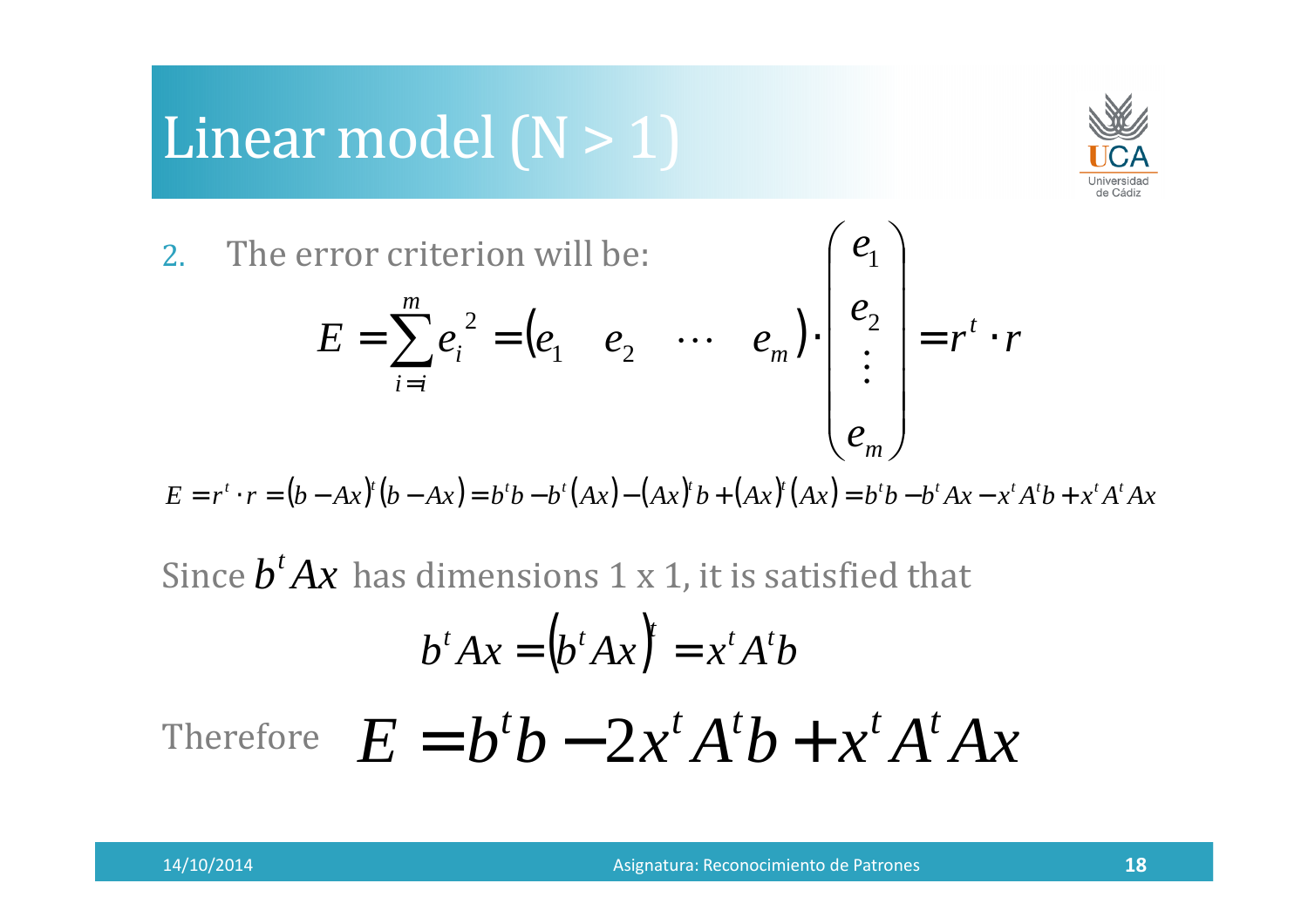



 Given <sup>a</sup> column vector *<sup>z</sup>* and <sup>a</sup> matrix *<sup>M</sup>*, we have to remember that:



$$
\frac{\partial z^t M z}{\partial z} = \left(M + M^t\right) \cdot z
$$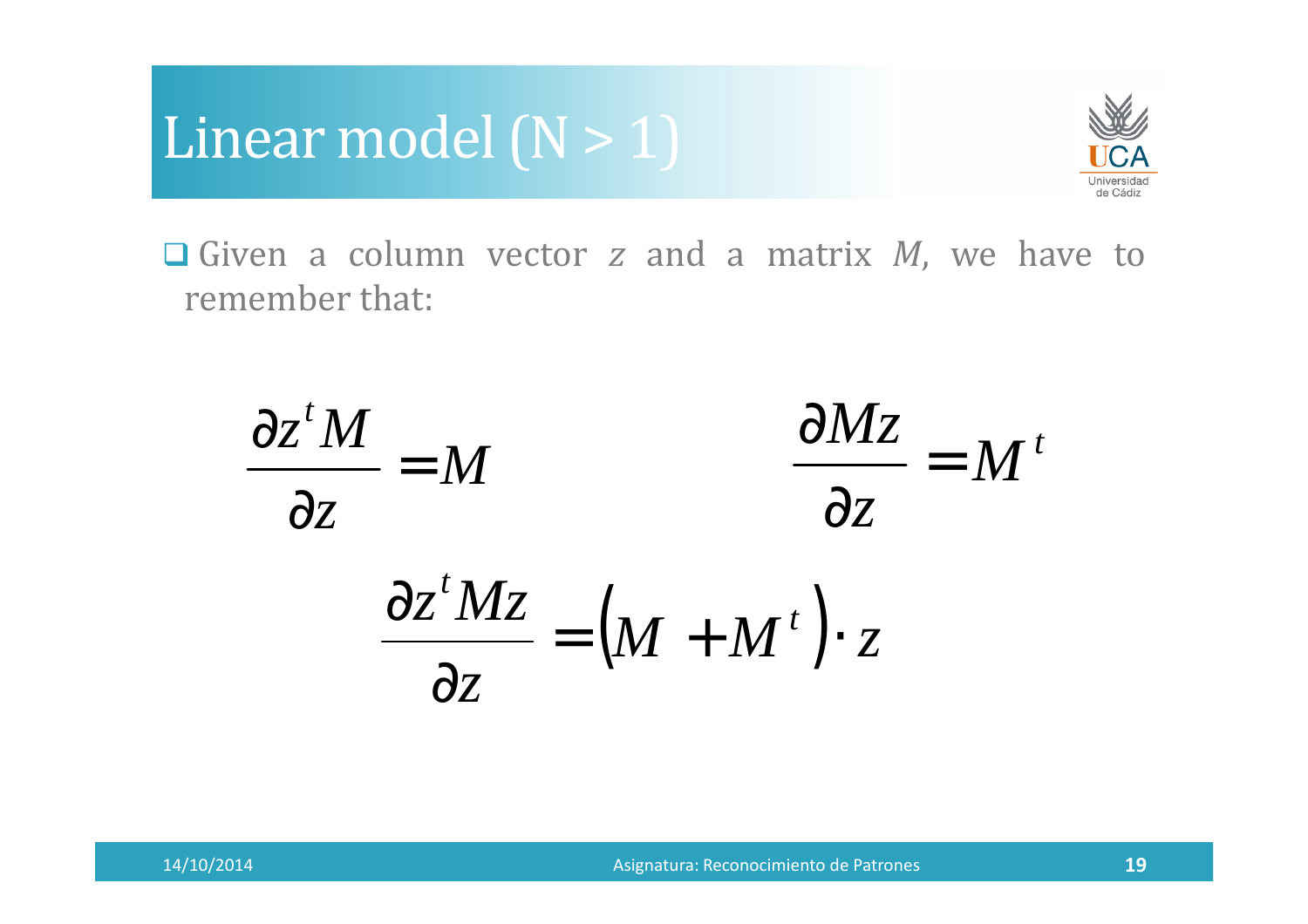### Linear model  $(N > 1)$



3. To take derivative of error with respect to parameters vector *x:*

$$
\frac{\partial E}{\partial x} = \frac{\partial [b^t b - 2b^t Ax + x^t A^t Ax]}{\partial x} = \frac{\partial [b^t b]}{\partial x} - \frac{\partial [2b^t Ax]}{\partial x} + \frac{\partial [x^t A^t Ax]}{\partial x}
$$
  

$$
\frac{\partial [b^t b]}{\partial x} = 0
$$
  

$$
\frac{\partial [2x^t A^t b]}{\partial x} = 2A^t b
$$
  

$$
\frac{\partial [x^t A^t Ax]}{\partial x} = (A^t A + (A^t A)^t) x = 2A^t A x
$$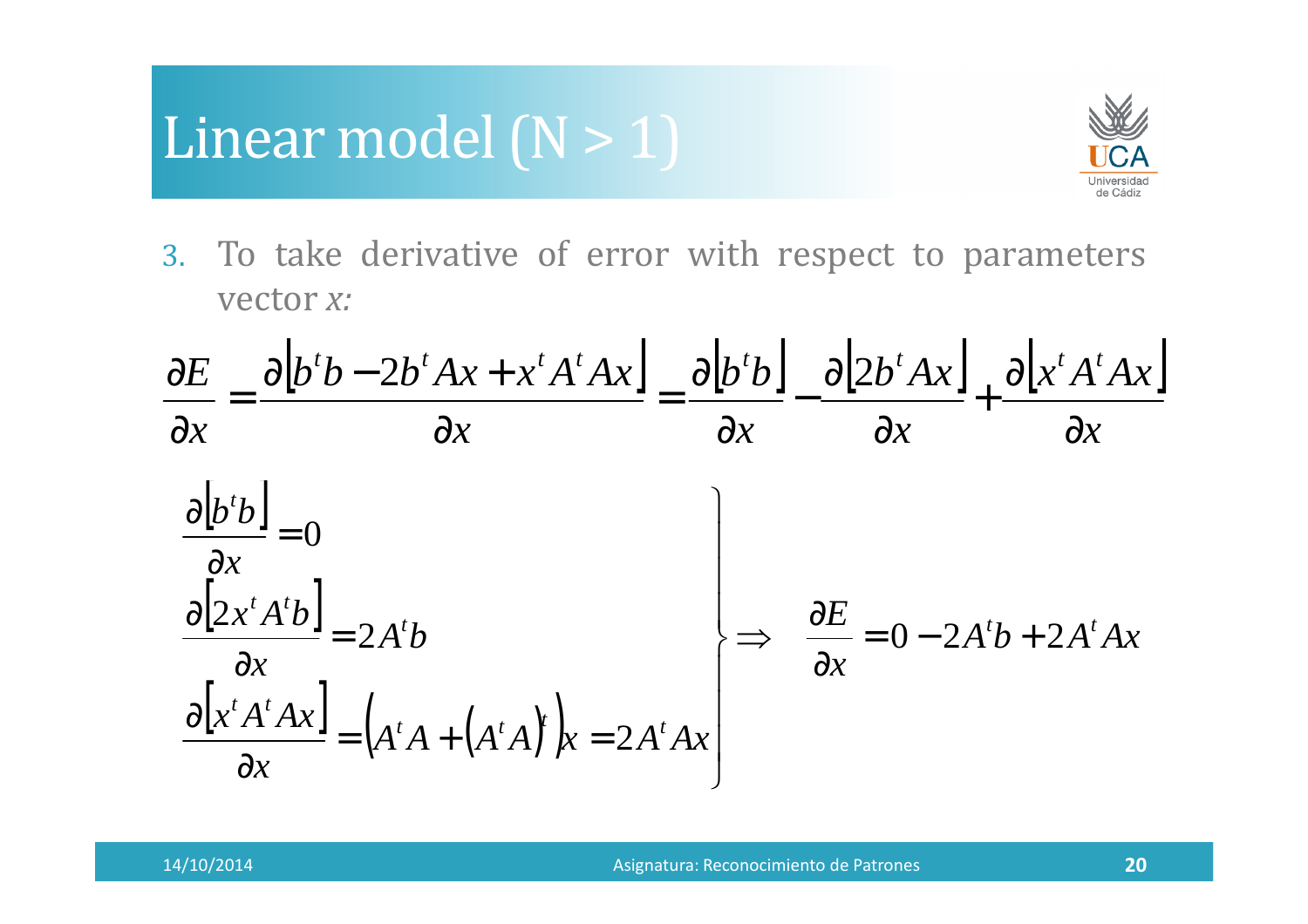



3. … and aquating to zero:

$$
-2A^{t}b + 2A^{t}Ax = 0
$$

$$
A^{t}b = A^{t}Ax
$$

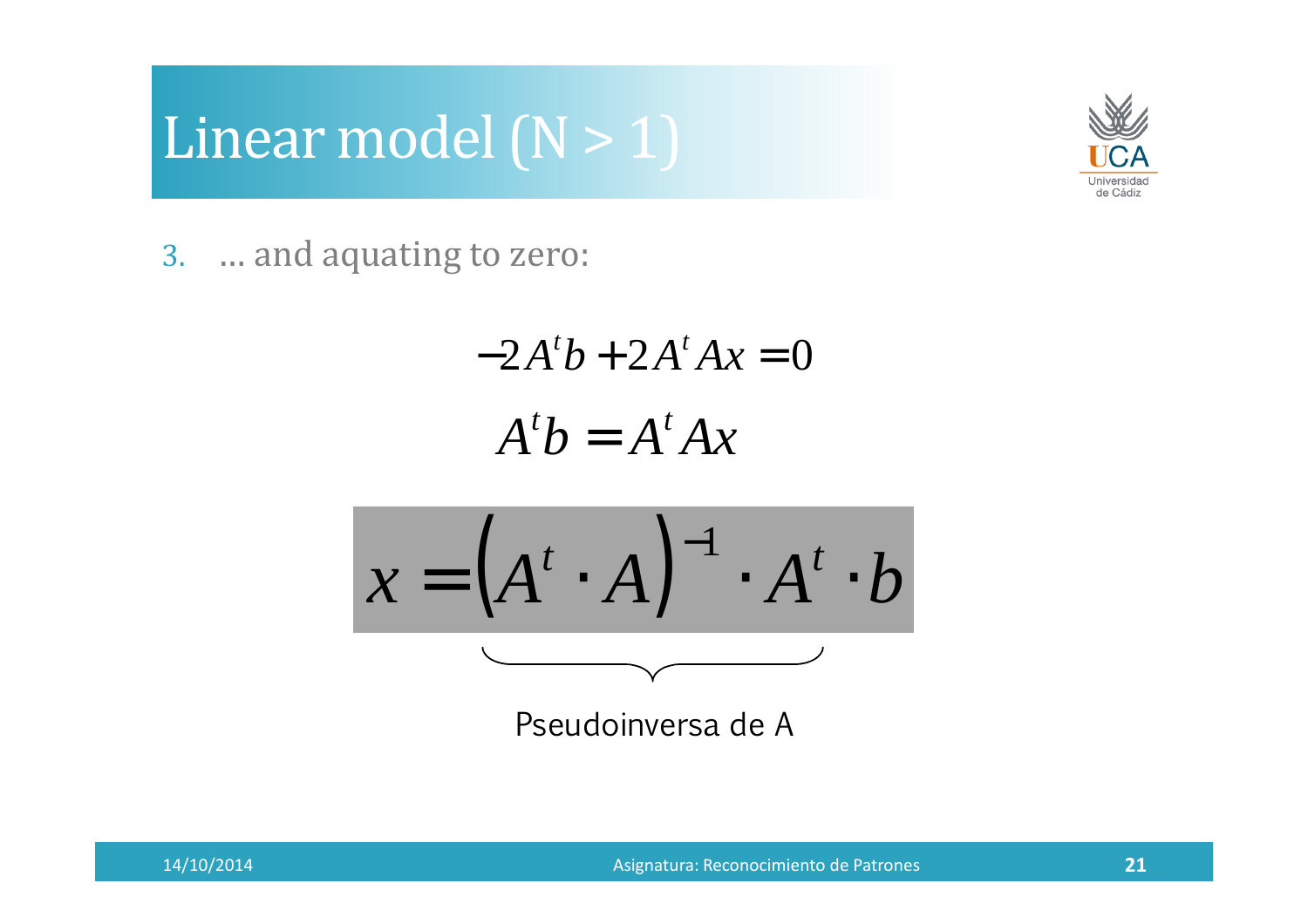

#### $x=[1 2 4 4 5 6 7 8]$ '; y=[1 4 3 5 7 6 6 8]'; A = [x ones(size(x))]; sol = inv(A'\*A)\*(A'\*y); $r = y - A * sol i$ 109 $E = r' * r;$ 8 $\gg$  Sol = 7 $\circ$  $\circ$  0.827665 $\circ$  1.1724 $\circ$ 4 » E = 8.68973 $\circ$ 21∩ 000 1 2 3 4 5 6 7 8 9 10

Fitting a line  $(N = 1)$ 

Asignatura: Reconocimiento de Patrones **<sup>22</sup>**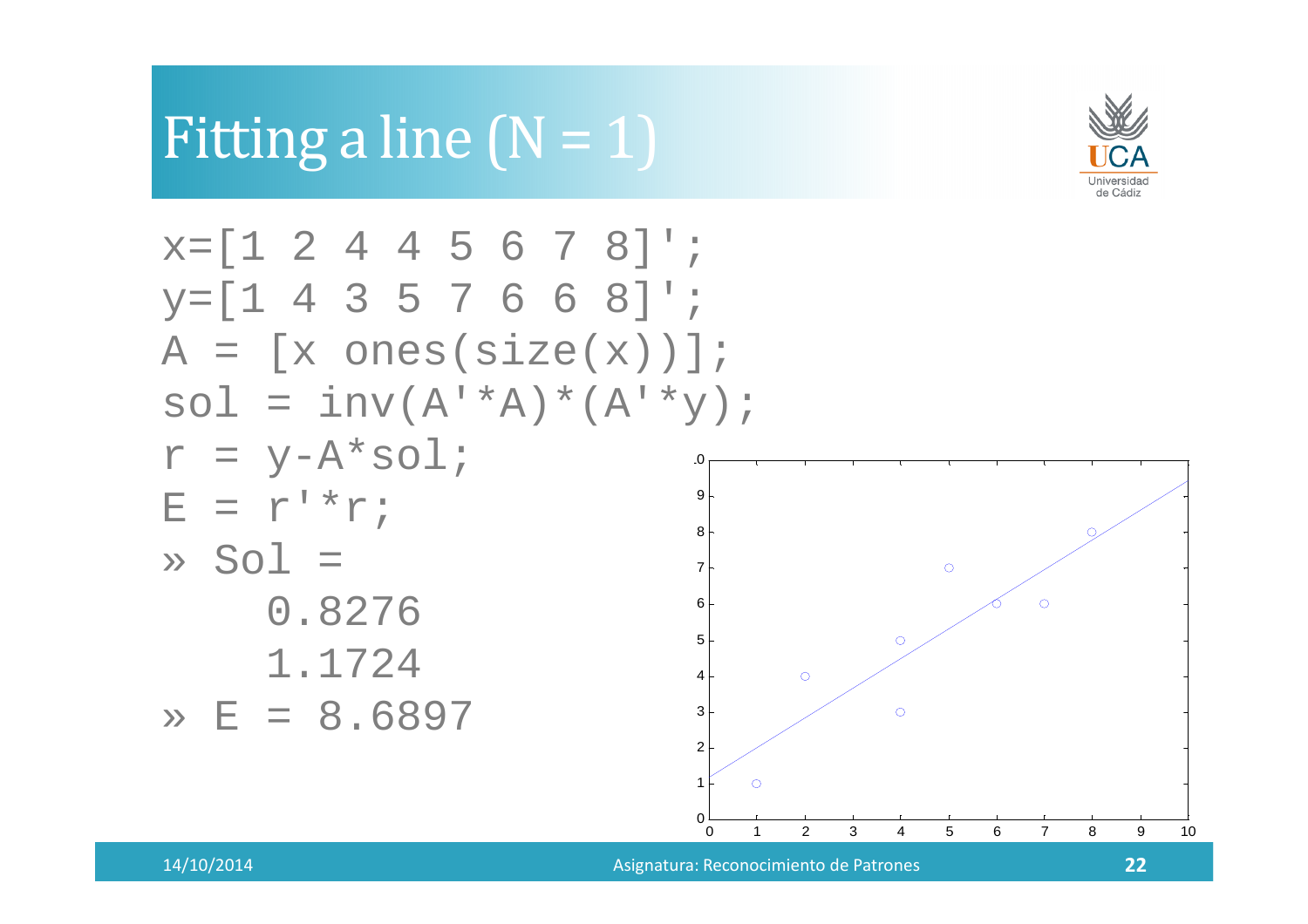# REDUCING TO A LINEAR MODEL

Asignatura: Reconocimiento de Patrones **<sup>23</sup>**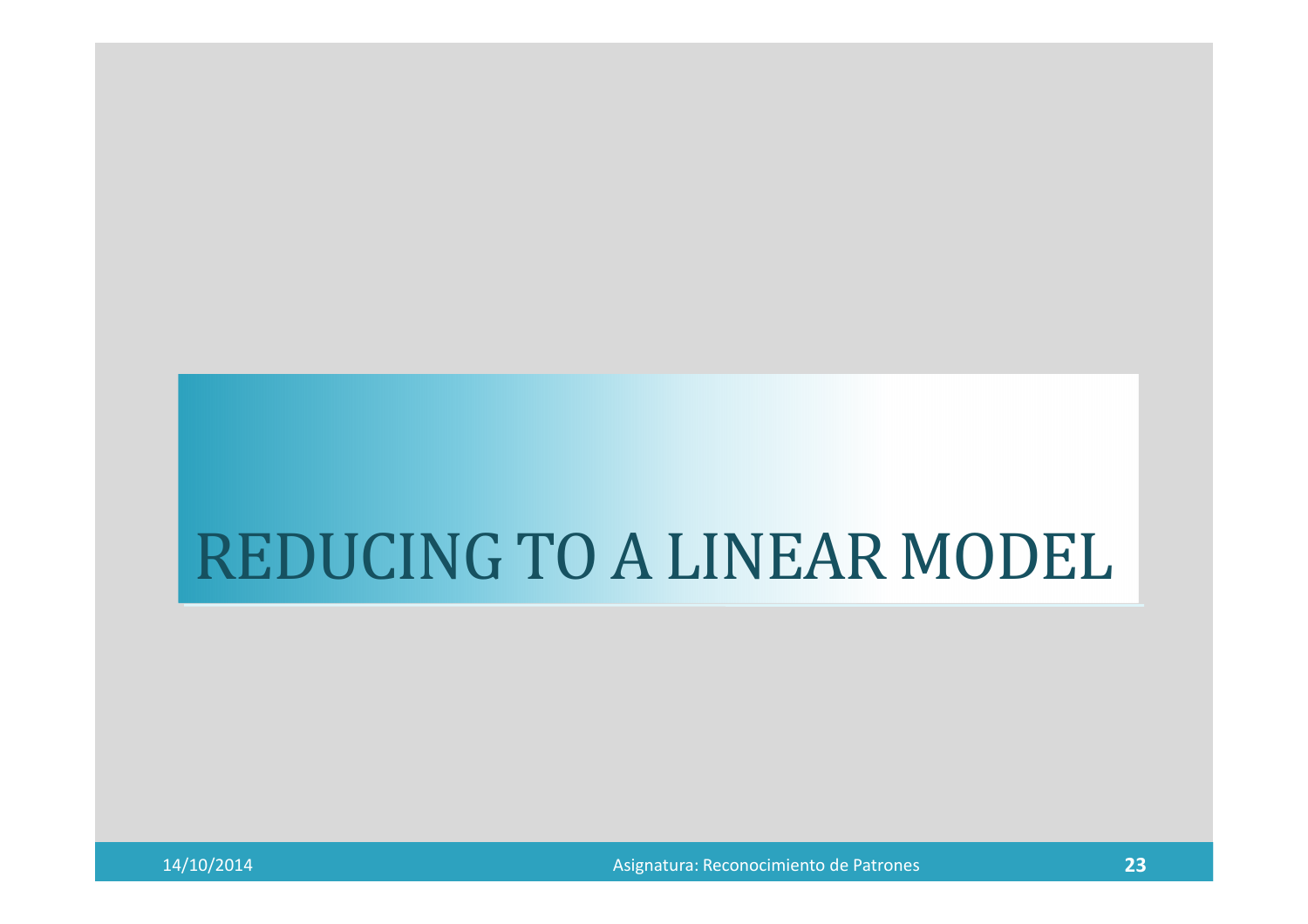



■ When the linear model is insufficient, it is possible to reduce some models to linear model using <sup>a</sup> variables change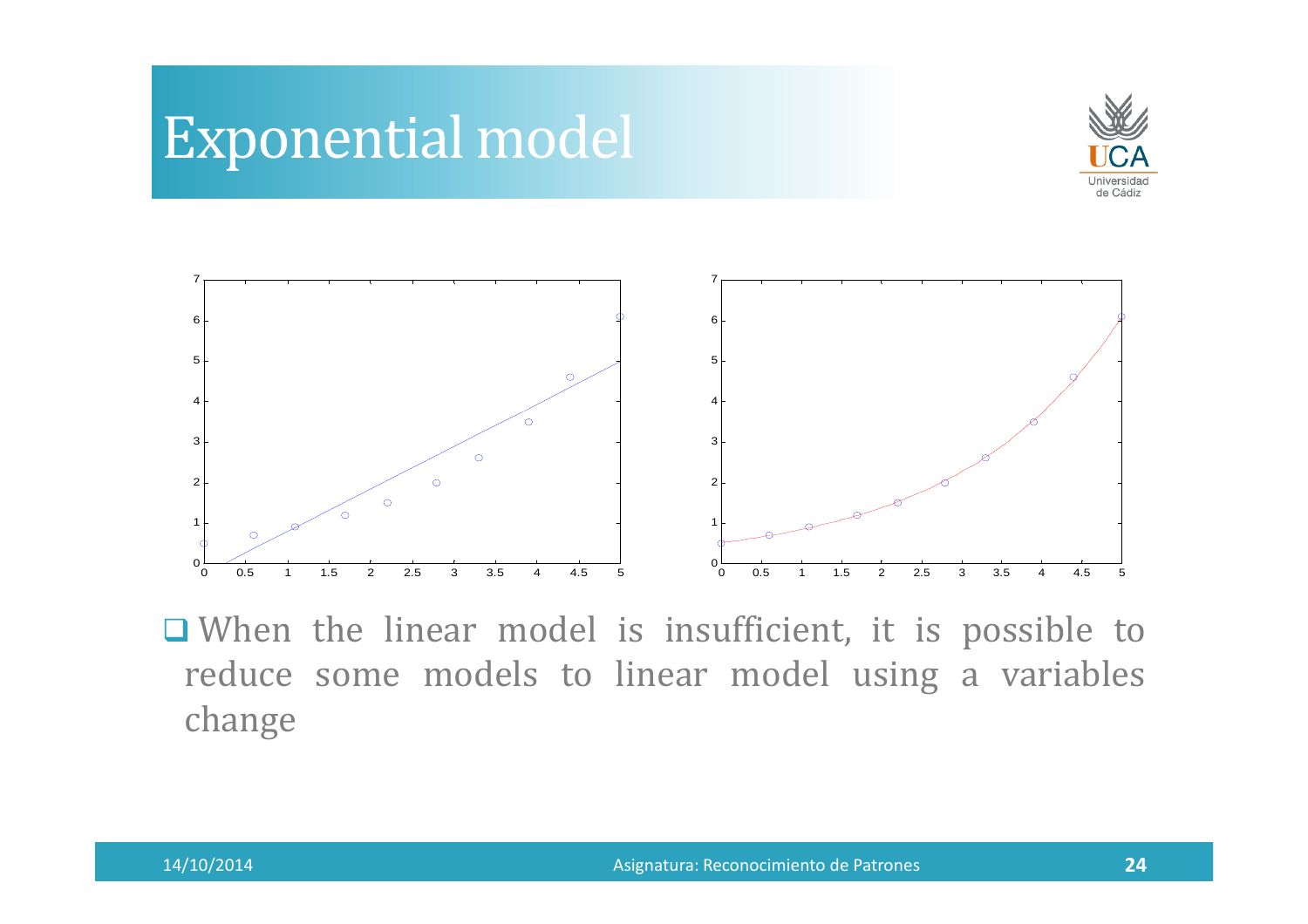### Exponential model



**□** Given a curve

$$
y=Ae^{Bx}
$$

 $\Box$  Taking the logarithms

$$
\ln(y) = Bx + \ln(A)
$$

**□** And doing the variables change

$$
\hat{y} = \ln(y) \qquad C = \ln(A)
$$

$$
\hat{y} = Bx + C
$$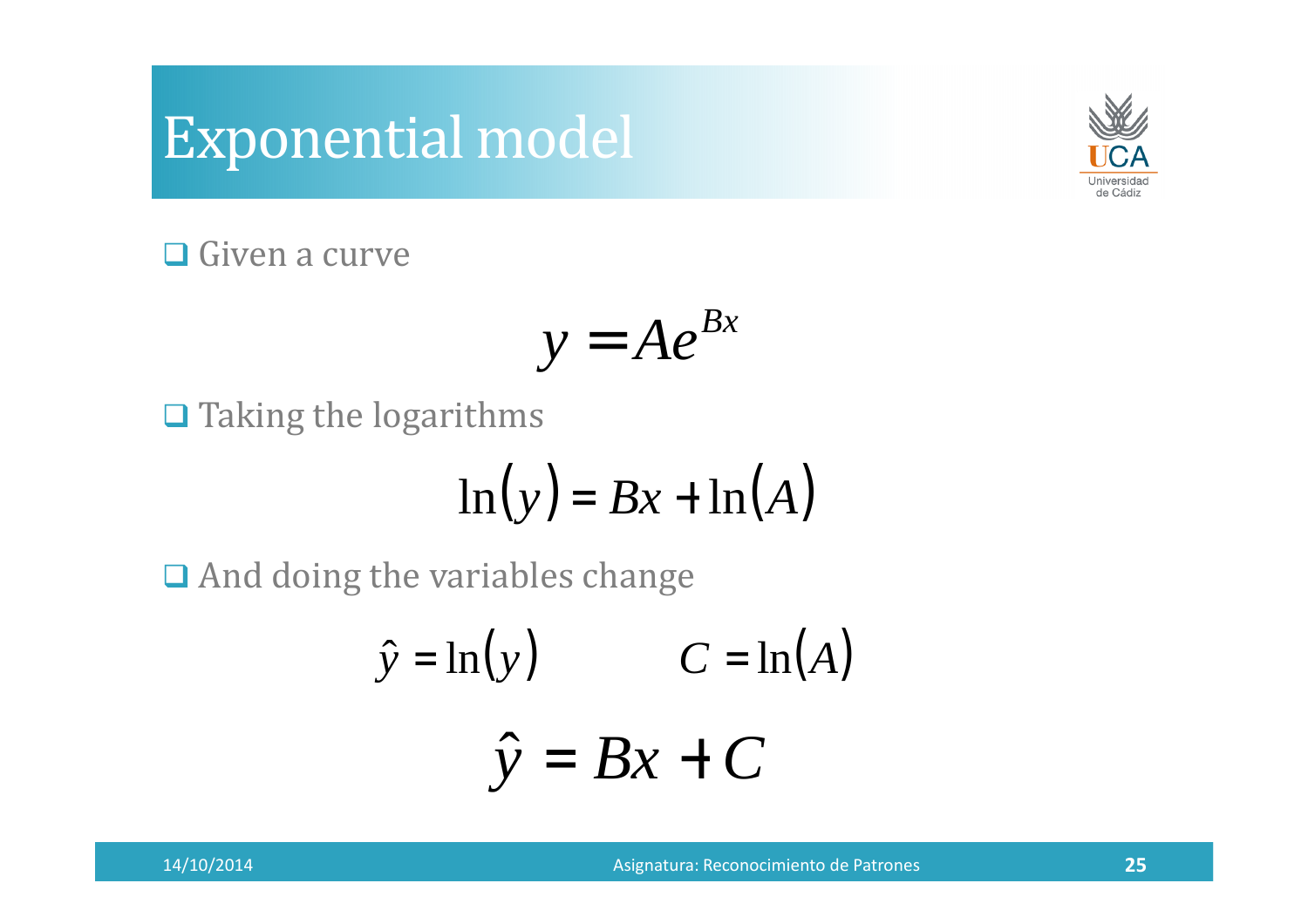### Exponential model



```
x=[0 \ 0.6 \ 1.1 \ 1.7 \ 2.2 \ 2.8 \ 3.3 \ 3.9 \ 4.4 \ 5]';

y=[0.5 0.7 0.9 1.2 1.5 2 2.6 3.5 4.6 6.1]';% cambio de variable en los datosyp = log(y);

% solucion del problema lineal
A = [x \text{ ones}(size(x))];sol = inv(A'*A)*(A'*yp);B=so1(1); C=so1(2);
% calculamos los parámetros de la exponencialA=exp(C);
plot (x,y,'o');
axis([0 5 0 7]); hold on;
plot (x,A*exp(B*x),'r'); hold off;
```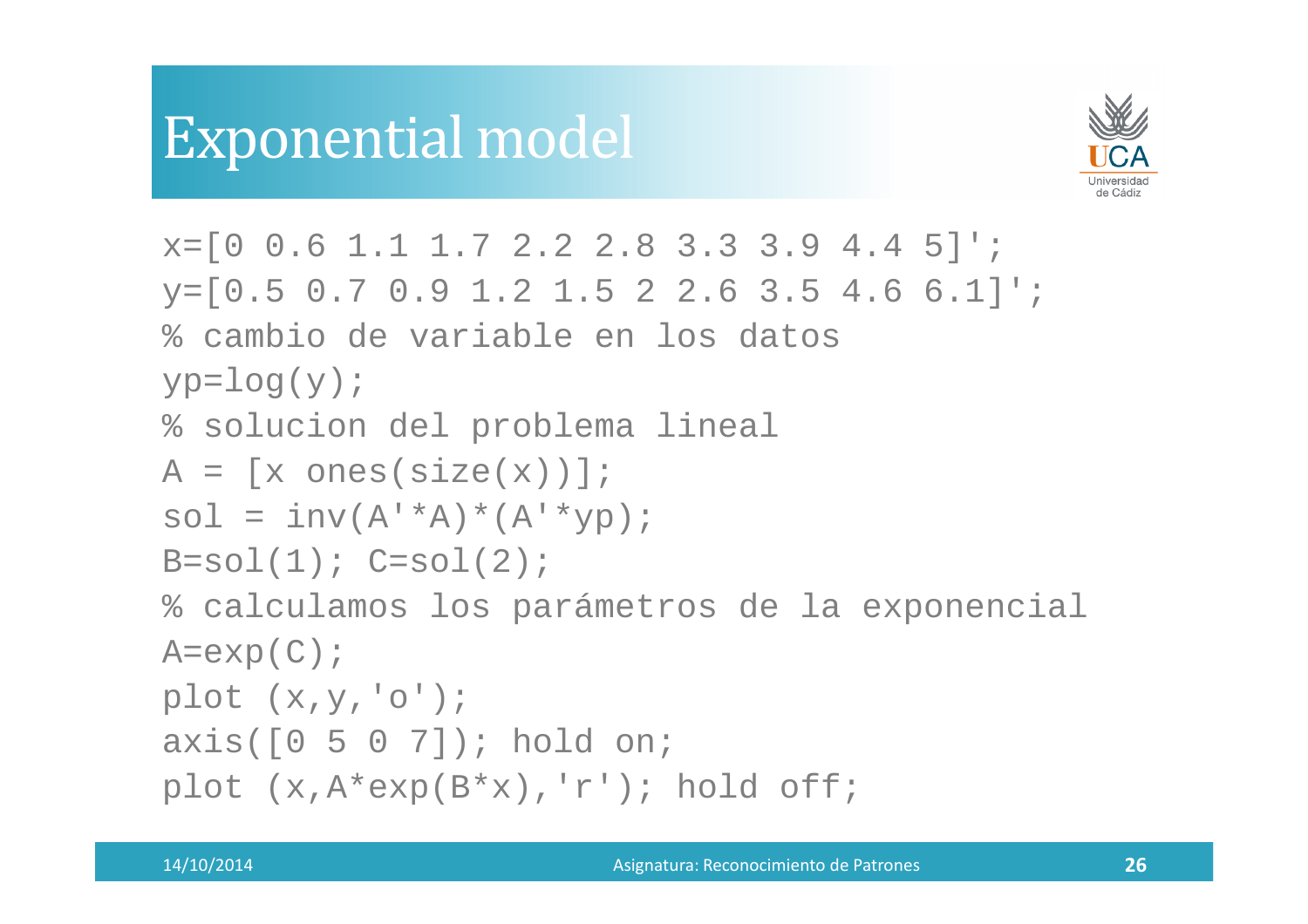# Other models



 $\Box$  Similarly, it is possible to use the below models:

| Function          | Model                                                                           | Vars. change                                           |
|-------------------|---------------------------------------------------------------------------------|--------------------------------------------------------|
| $y = C \cdot x^A$ | $\ln(y) = A \cdot \ln(x) + \ln(C)$                                              | $\hat{y} = \ln(y)$                                     |
|                   |                                                                                 | $\hat{x} = \ln(x)$                                     |
|                   |                                                                                 | $C = e^B$                                              |
|                   | $y = C \cdot x \cdot e^{Ax}$ $\ln\left(\frac{y}{x}\right) = A \cdot x + \ln(C)$ | $\hat{y} = \ln\left(\frac{y}{x}\right)$<br>$C = e^{B}$ |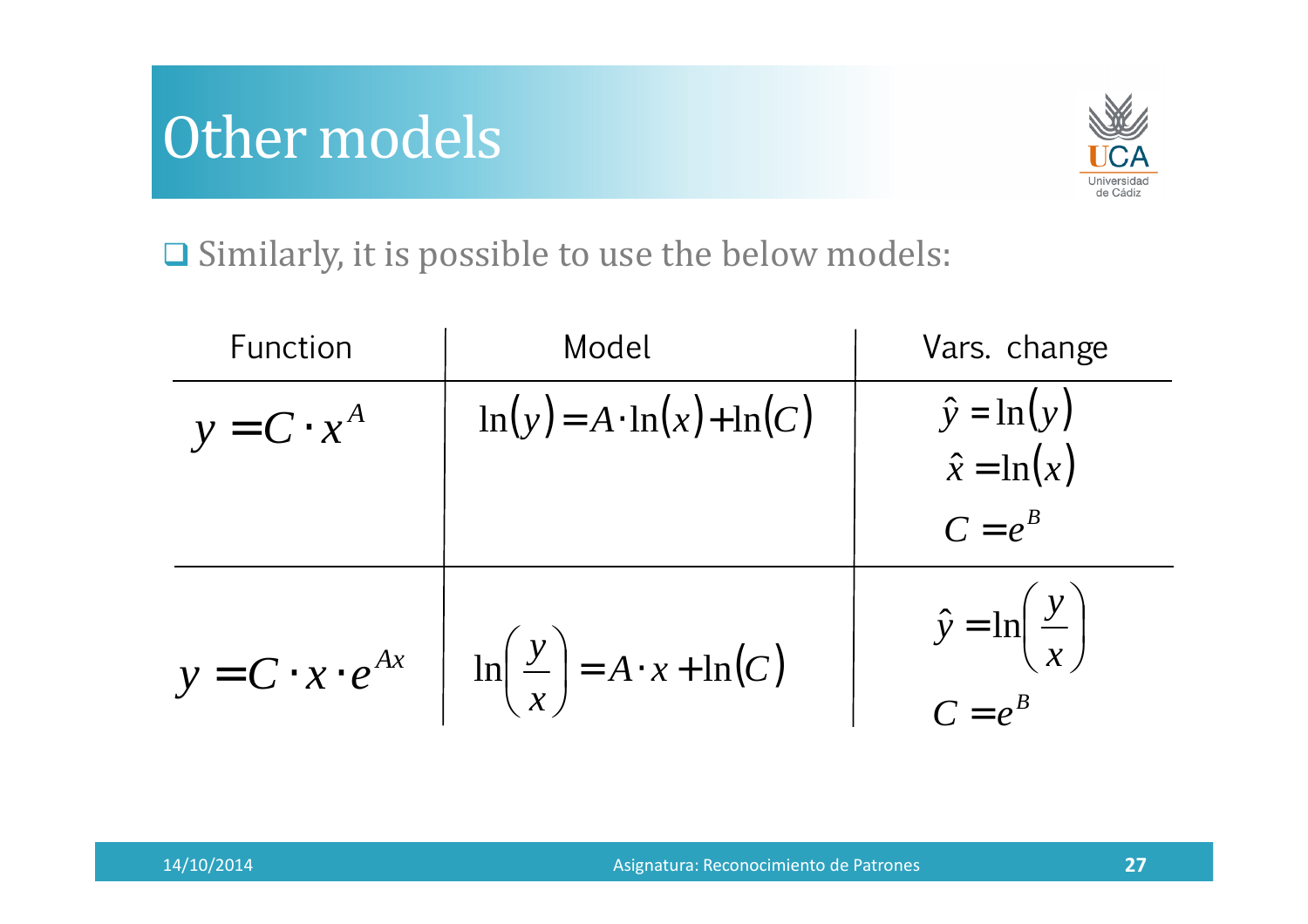



□ We have to transform our data set in the following way:

$$
\overline{x}_i = \left(x_i, x_i^2, x_i^3, \dots, x_i^m\right)
$$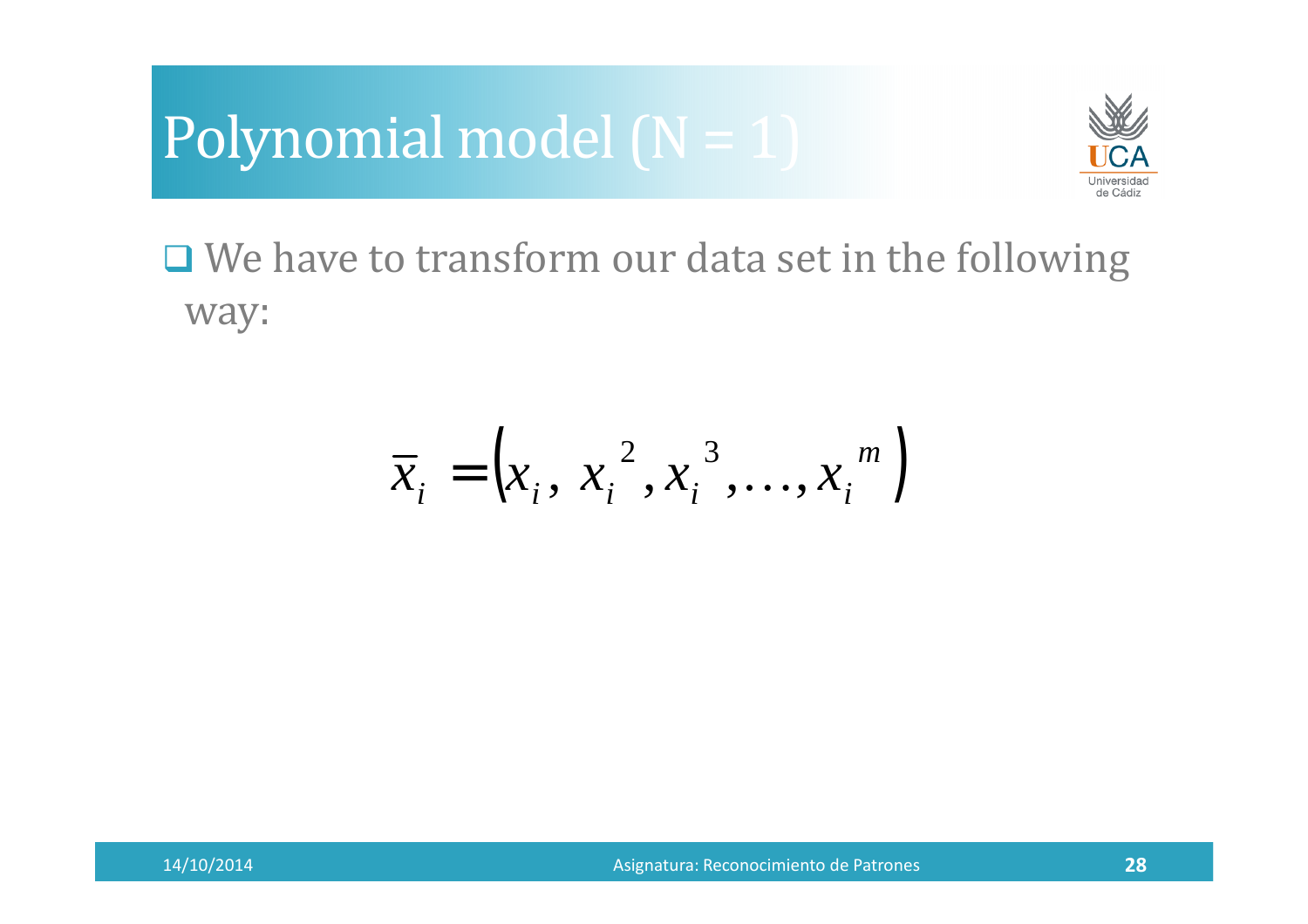## Polynomial model (N = 1)



```
x=[1 2 3 5 6];
y=[9 3 1 2 6]';x2=x.*x;A = [x2 \times ones(size(x))];polisol = inv(A'*A)*(A'*y);plot (x,y,'o');
axis([0 10 0 10]); hold on;xp=linspace(0,10);plot (xp,polyval(polisol,xp));hold off;2345678910
```
 $^{\circ}$  0

0

1

<sup>1</sup> <sup>2</sup> <sup>3</sup> <sup>4</sup> <sup>5</sup> <sup>6</sup> <sup>7</sup> <sup>8</sup> <sup>9</sup> <sup>10</sup>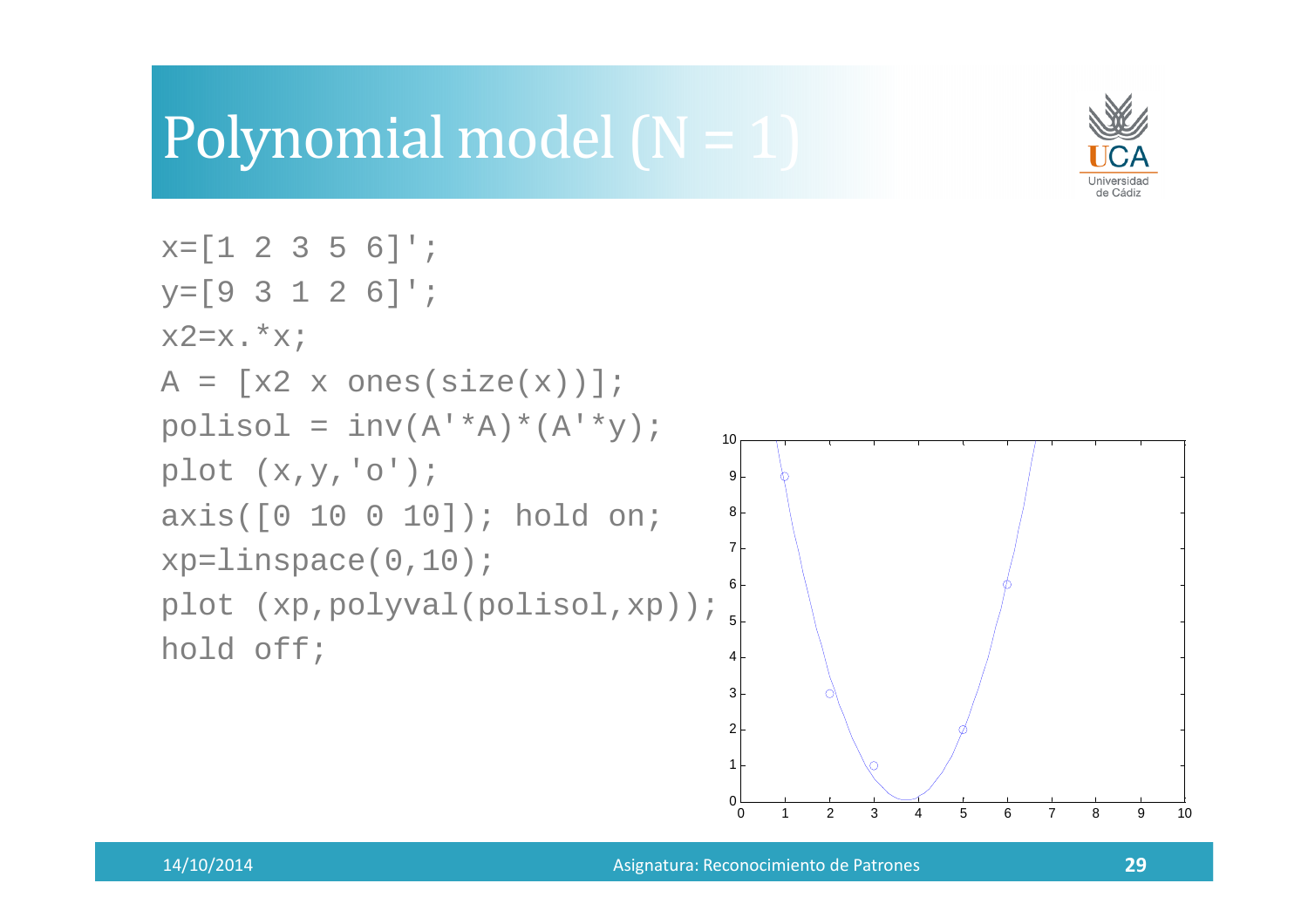# NUMERICAL OPTIMIZATION

Asignatura: Reconocimiento de Patrones **<sup>30</sup>**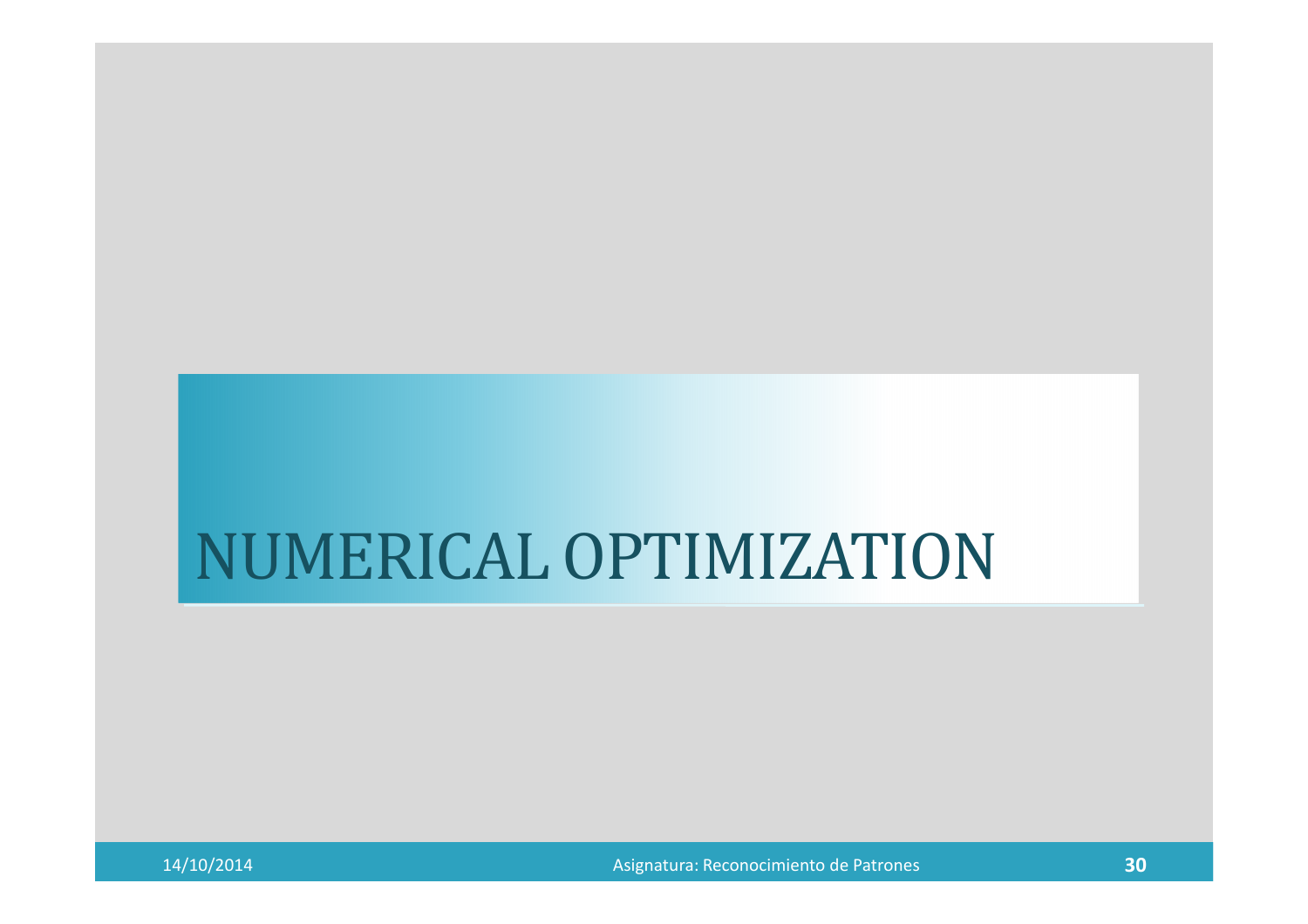### Introduction



**□ Suppose the error surface has a known expression** 

$$
E = x^4 - 3 \cdot x^2 + x + y^2 + x \cdot y
$$

The analytical solution for possible minimum are determined by:

$$
\frac{\partial E}{\partial x} = 4 \cdot x^3 - 6 \cdot x + 1 + y = 0 \qquad \frac{\partial E}{\partial y} = 2 \cdot y + x = 0
$$

Example:

fzero(inline(' $4*x.^3 - 6*x + 1 - x/2'$ ),-1) = -1.3457 fzero(inline(' $4*x.^3 - 6*x + 1 - x/2'$ ),0) = 0.1562 fzero(inline(' $4*x.^3 - 6*x + 1 - x/2'$ ),2) = 1.1895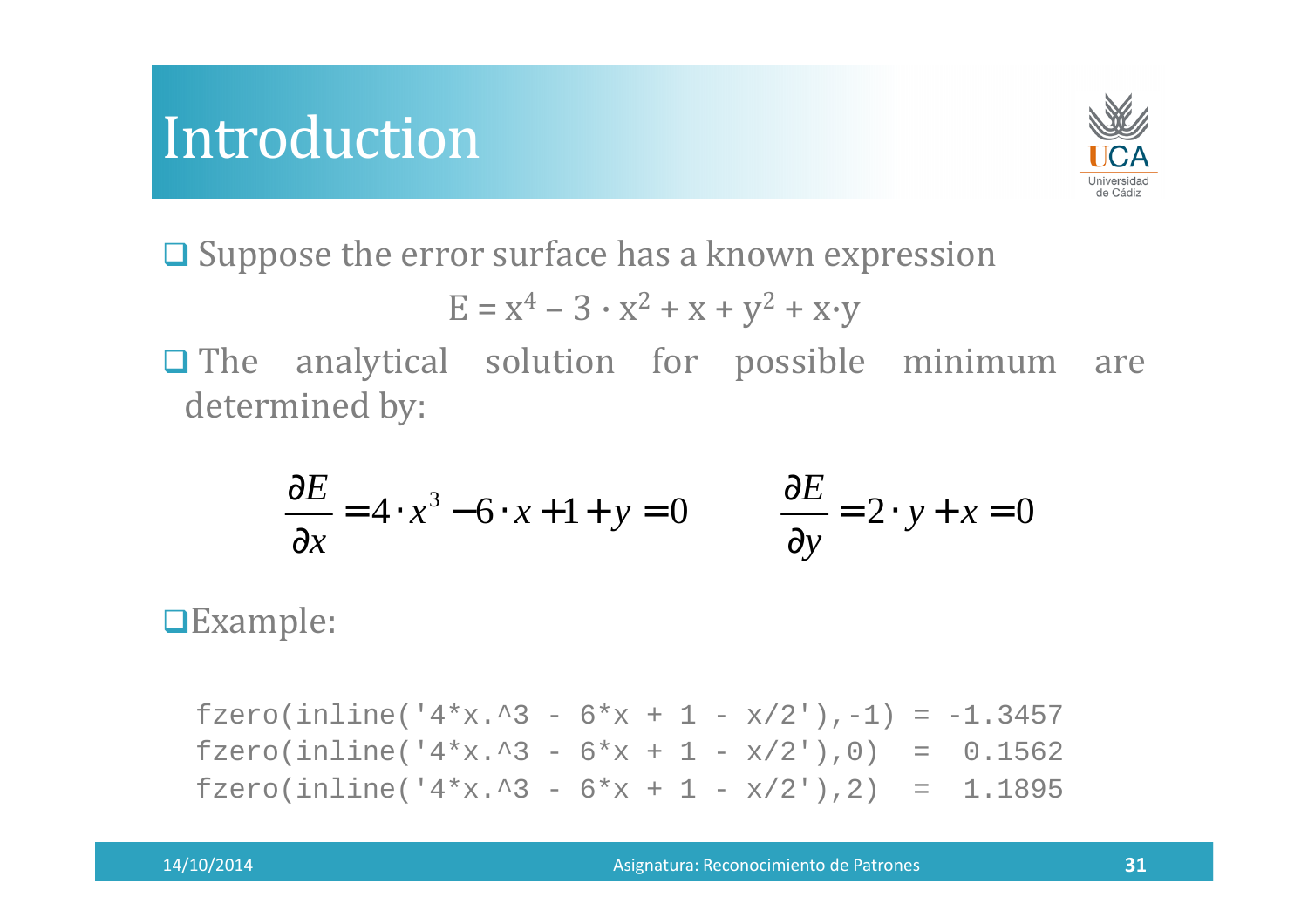# Iterative solution



 $[x, y] = meshgrid(-3:0.1:3,-4:0.1:4);$  $z = (x.^4 - 3*x.^2 + x + y.*y + x.*y);$ pcolor(x,y,z),shading flat, colorbar



Possible minimum: [-1.3457 , 0.6728][ 0.1562 , -0.0781][ 1.1895 , -0.5947]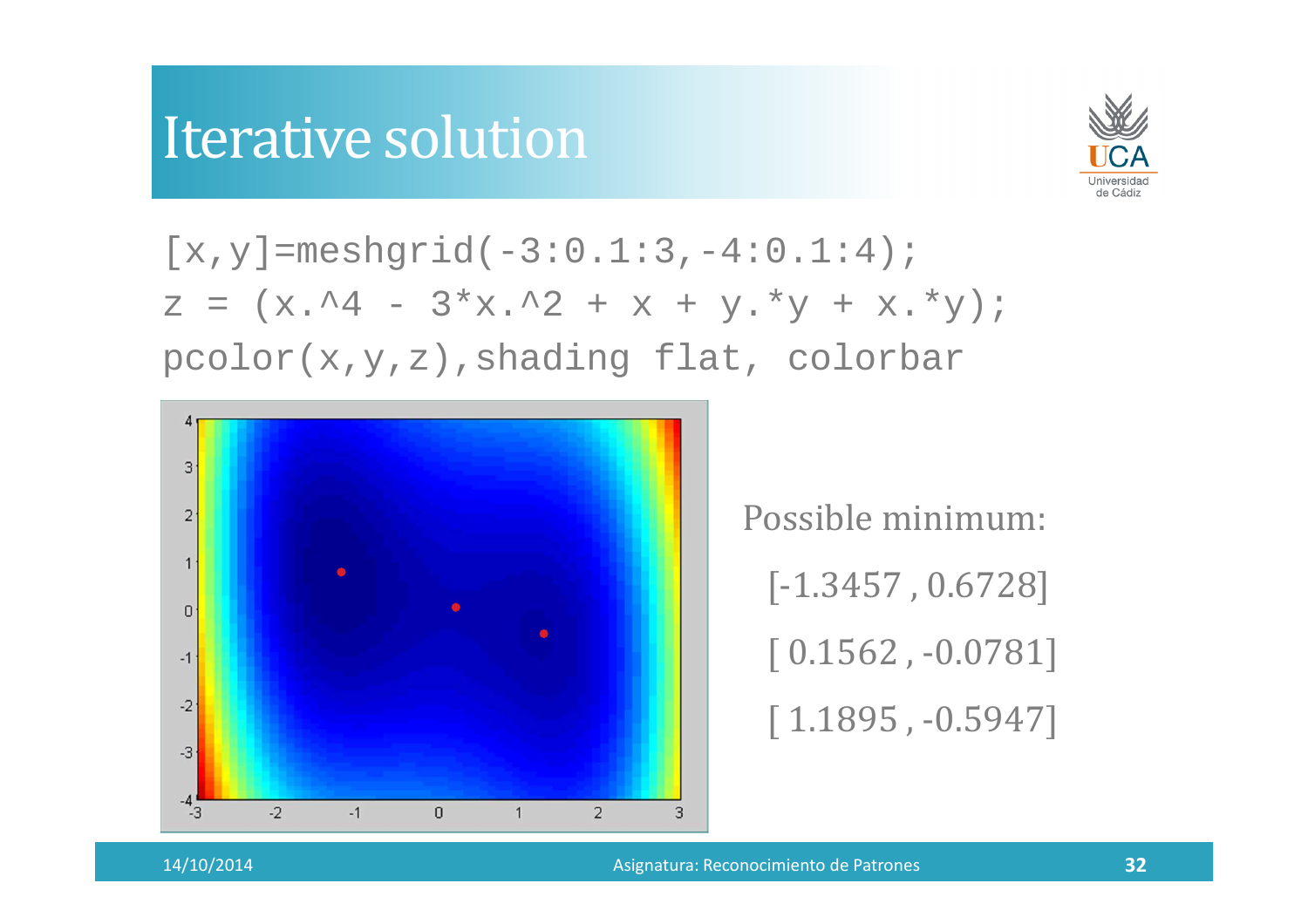The most obvious algorithm: Gradient descent



 $\Box$  It is a optimization algorithm of first order

 $\Box$  It is used to find the local maximum or minimum in <sup>a</sup> function

 $\Box$  Gradient descent is based on the observation that if the multivariable function *F(x)* is defined and differentiable in <sup>a</sup> neighborhood of **<sup>a</sup>** point , then *F(x)* decreases fastest if one goes from **<sup>a</sup>** in the direction of the negative gradient of *<sup>F</sup>* at **<sup>a</sup>**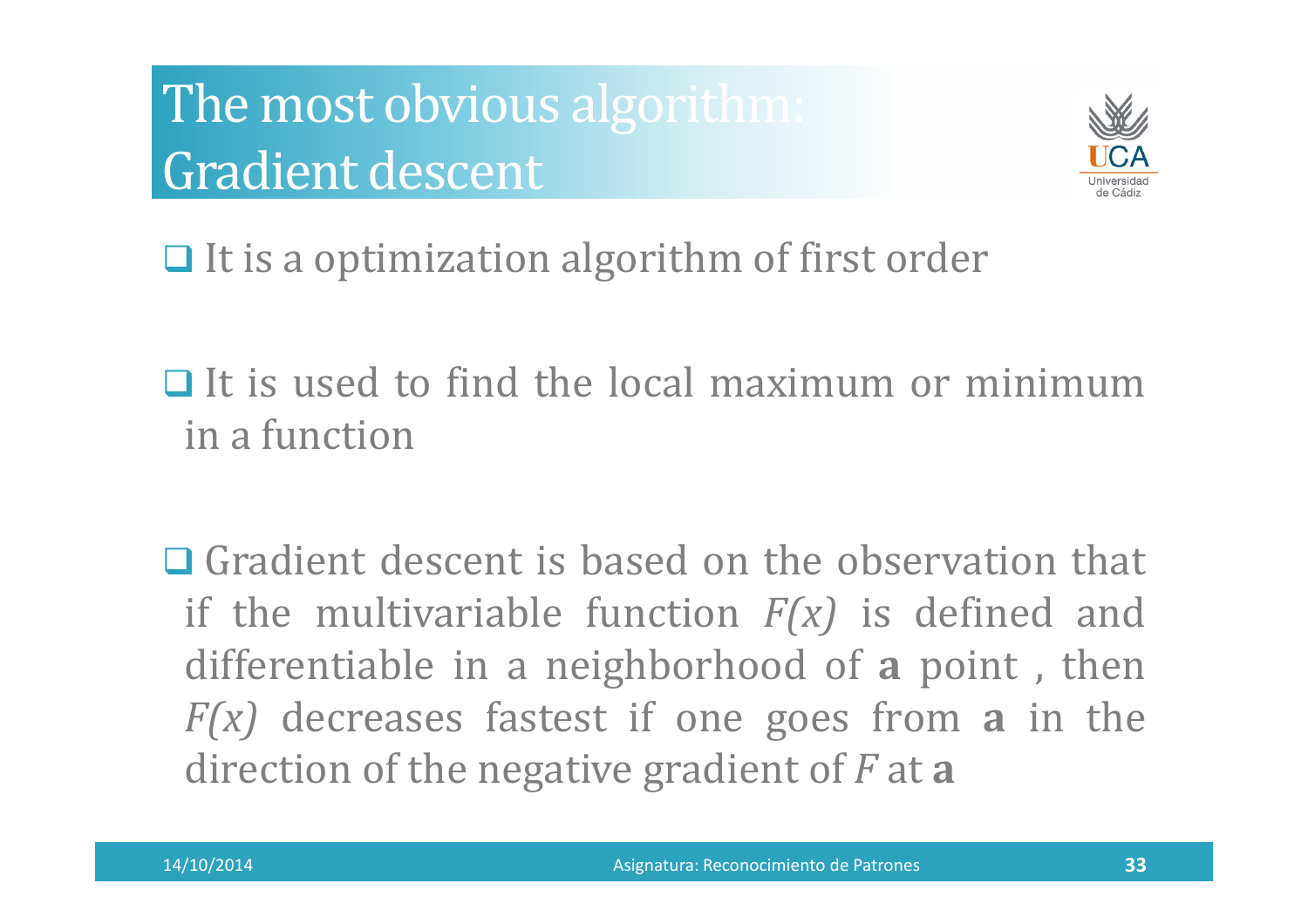# The most obvious algorithm: Gradient descent



 $\Box$  Let  $-\nabla F(a)$  be the negative gradient of function *F(x)* at **<sup>a</sup>** point. It follows that, if:

$$
b = a - \gamma \nabla F(a)
$$

 $\Box$  For  $\gamma$  small enough, then  $F(a) \geq F(b)$ 

 $\Box$  With this observation in mind, one starts with a guess  $x_0$  for a local minimum of  $F$ , and considers<br>the sequence  $x_0$  at  $x_0$  guch that the sequence  $x_o$  ,  $x_1$  ,  $x_2$  , ... such that

$$
x_{n+1} = x_n - \gamma \nabla F(n), n \ge 0
$$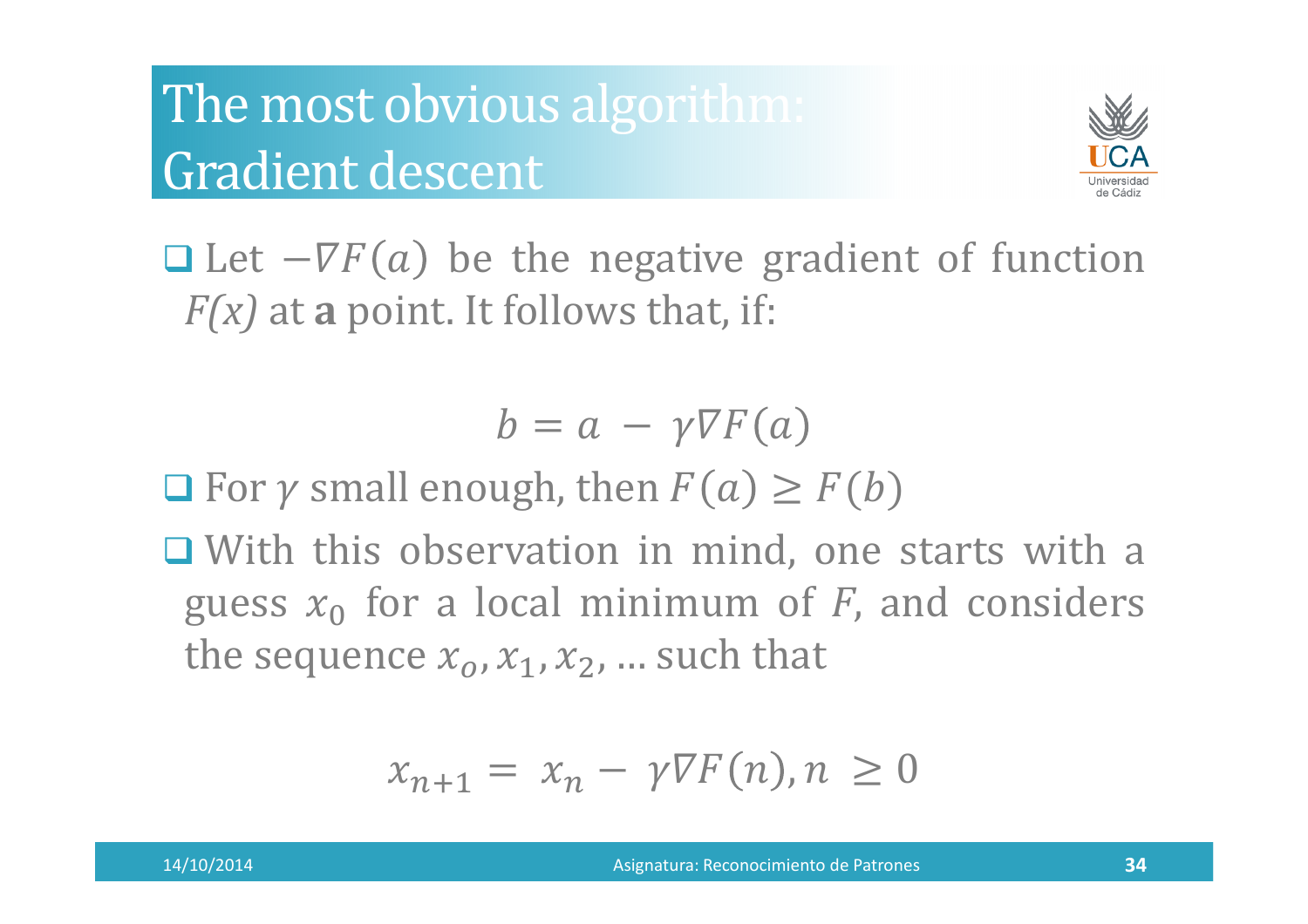# The most obvious algorithm: Gradient descent



- The negative gradient is always in downward direction
- **Q** The algorithm:
	- 1. Choose a initial point,  $x_{0}$
	- 2. The direction is equa<sup>l</sup> to negative gradient
	- 3. Step length:

$$
p_k = -\nabla f(x_k)
$$

- 4. Modify *<sup>x</sup>*:   $+\frac{1}{2} = \frac{x_k + \gamma_k p_k}{\gamma_k}$
- 5. Return to step <sup>2</sup>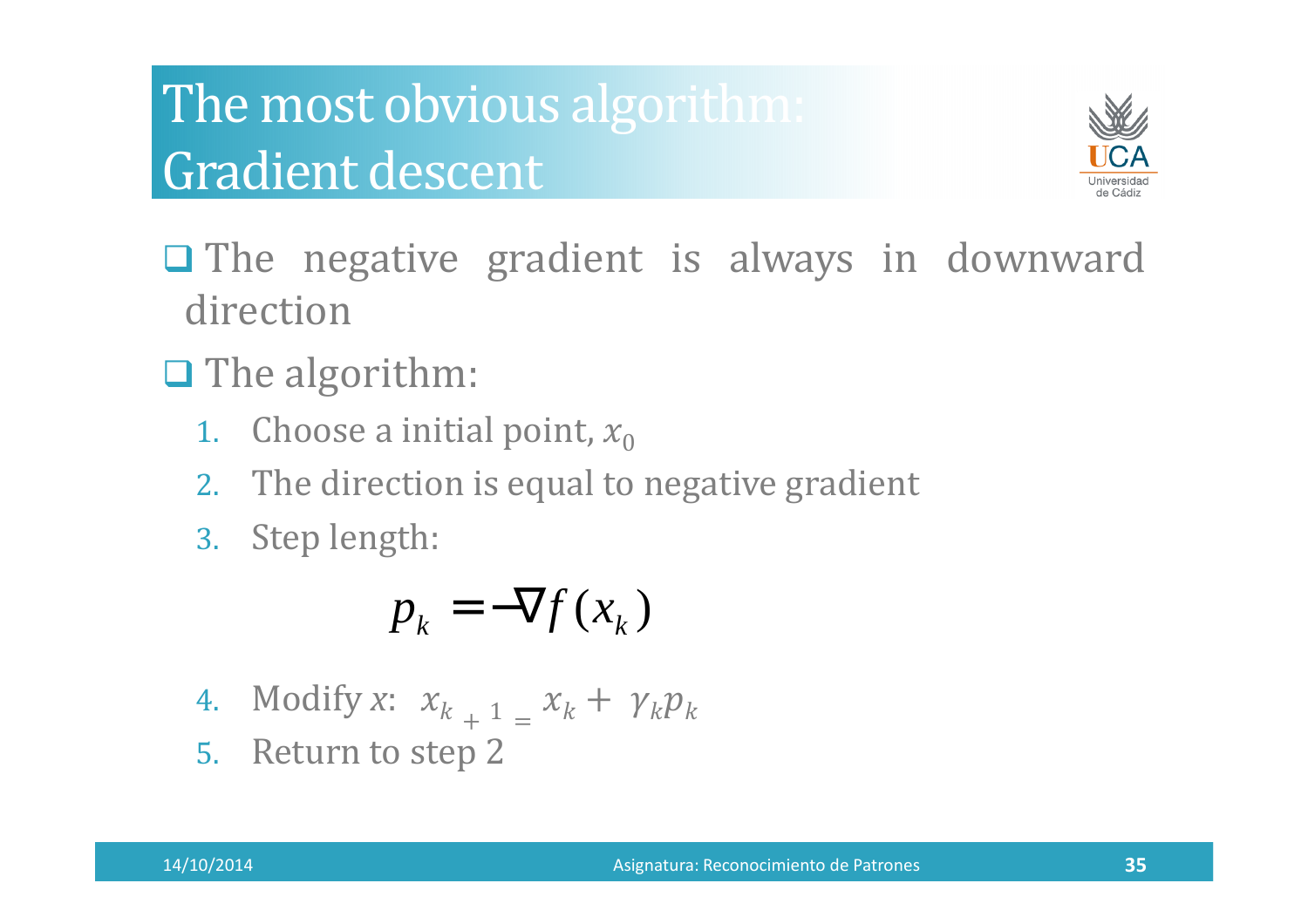### Gradient descent



```
[x, y] = meshgrid(-3:0.1:3, -4:0.1:4);
z = (x.^4 - 3*x.^2 + x + y.*y + x.*y);while(1),
close all
pcolor(x,y,z),shading flat;hold on;sol = ginput(1);
       for i=1:100,\textsf{x}= \textsf{sol}(\textsf{1},\textsf{i});

y=sol(2,i);
dx = 4 * x.^3 - 6*x + 1 + y;dy = 2 * y + x;
             \texttt{sol}(\,:\,,\texttt{i+1}) \ = \ \texttt{sol}(\,:\,,\texttt{i}\,) \ - \ \texttt{0.1} \ * \ \ \llbracket \texttt{dx};\texttt{dy} \rrbracket\,;{\sf plot}(\text{\small{[sol(1,i)$}} \; {\sf sol(1,i+1)}],\text{\small{[sol(2,i)$}} \; {\sf sol(2,i+1)}],\text{\small{'}r'},\text{\small{LineWidth'}} ,3)pauseendend
```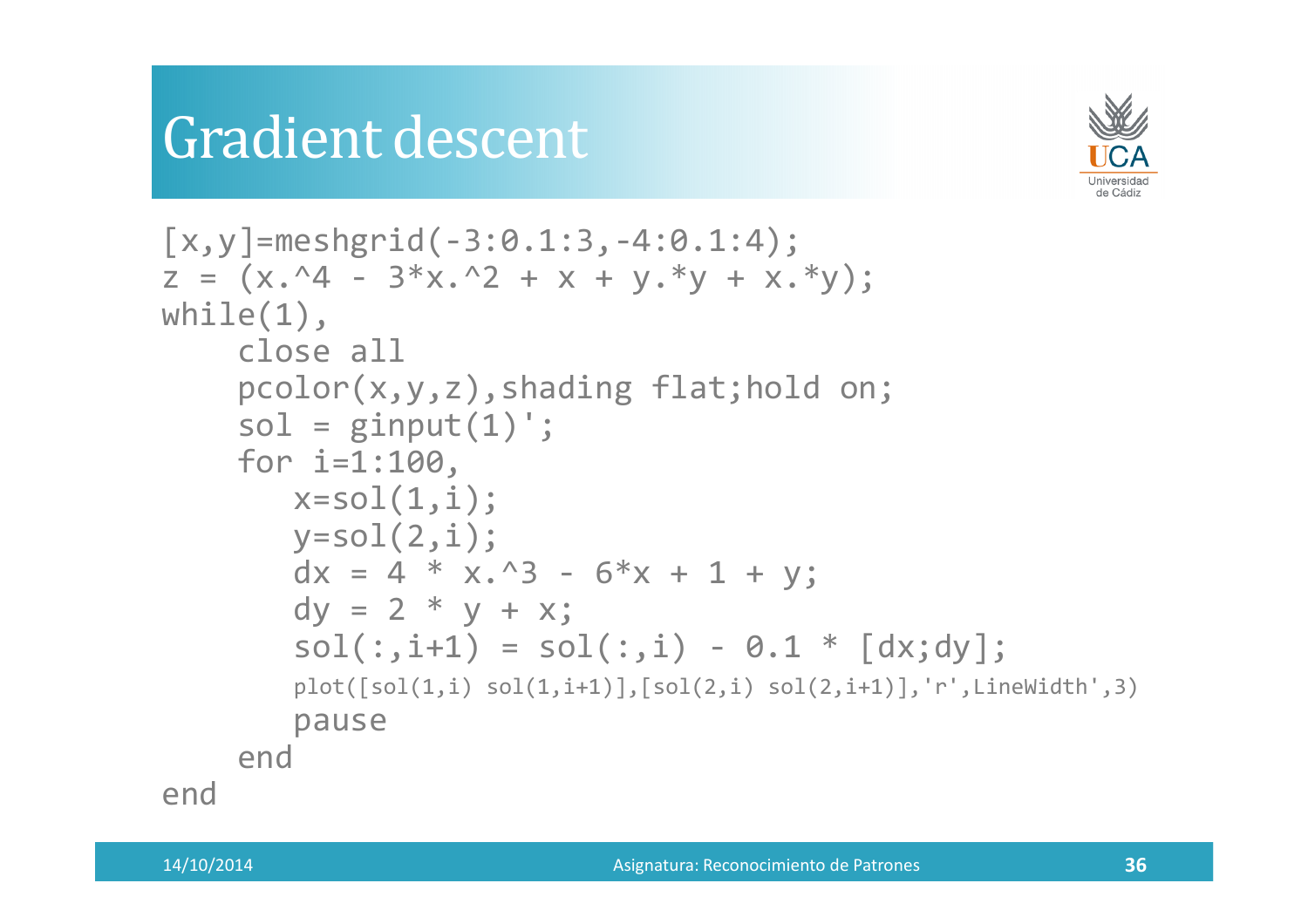### Gradient descent. Linear model



| clear all<br>$x = [1 2 4 4 5 6 7 8]$ ;<br>$y = [1 4 3 5 7 6 6 8]$ ;<br>$A = [x \text{ ones}(size(x))];$                                                                                                                                                 |
|---------------------------------------------------------------------------------------------------------------------------------------------------------------------------------------------------------------------------------------------------------|
| weights = $[0.8 1]$ ;<br>$P = weights;$                                                                                                                                                                                                                 |
| $m = -1:0.05:2;$<br>$b = -1:0.05:3$ ;<br>$[bgrid, myrid] = meshgrid(b,m);$<br>for $i=1$ : length $(m)$ ,<br>for $i=1$ : length $(b)$ ,<br>weights = $[m(i) b(j)]'$ ;<br>estim = $A^*$ weights;<br>$error(j,i) = log(sumsqrt(y - estim));$<br>end<br>end |
|                                                                                                                                                                                                                                                         |

```
while(1),
close all
   pcolor(m,b,error),shading interp,colorbar,hold onxlabel('b','FontSize',12)
ylabel('m','FontSize',12)weights=ginput(1)'; P=weights;for i=1:1000,
       estim = A^* weights;
       aux = repmat(estim-y,1,size(A,2));
       gradient = sum(aux.* A);weights = weights - 0.001 * gradiente';
       P = [P weights];
   end;
comet(P(1,:),P(2,:));pauseend;
```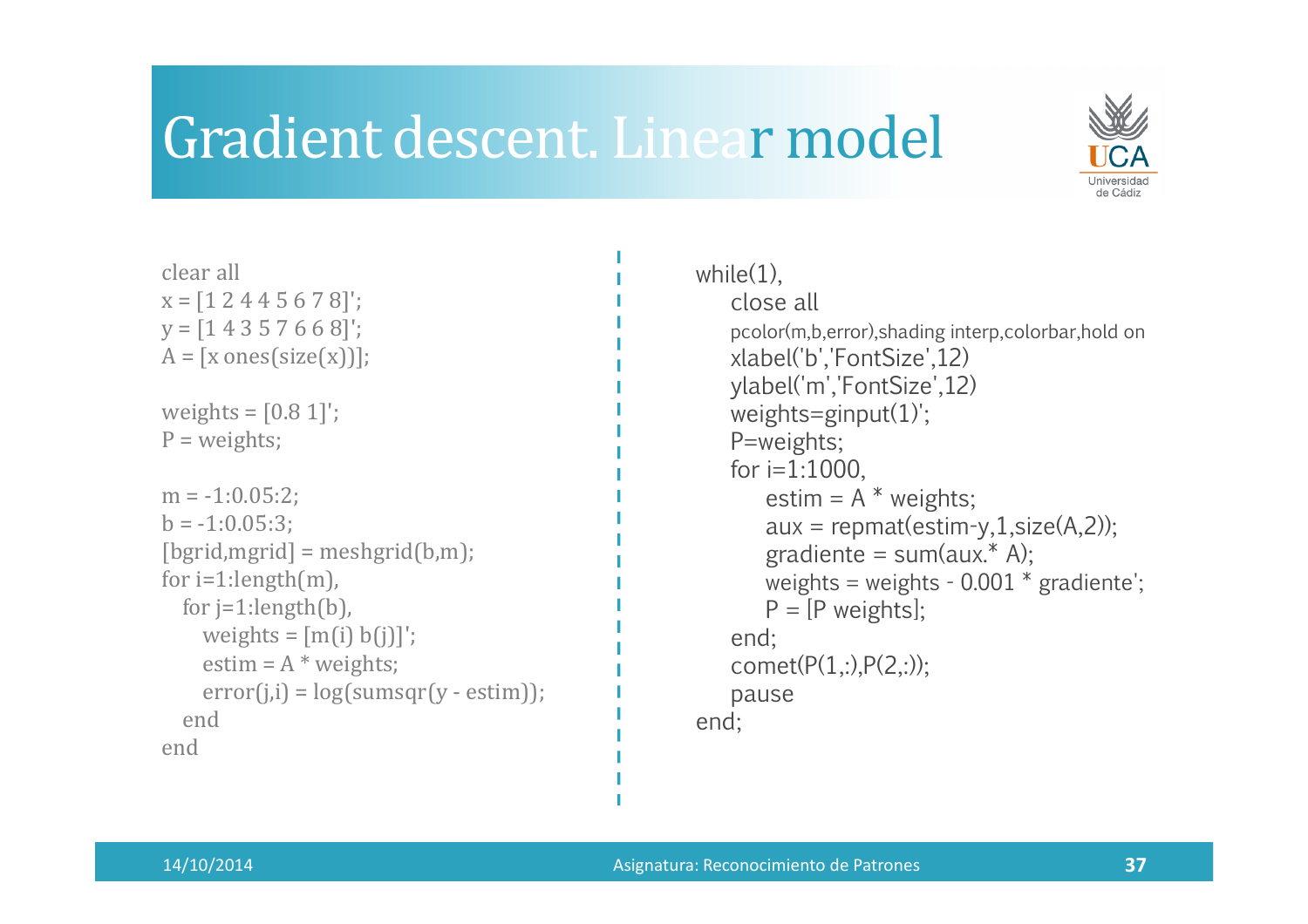# Well-conditioned problem





- *E* is defined in the plane and<br>its graph has a howl shape its grap<sup>h</sup> has <sup>a</sup> bowl shape
- $\Box$  Red curves are contour lines,<br>that is the regions in which that is, the regions in which the value of <sup>E</sup> is constant
- The blue arrow that<br>
originates at a noint shows originates at <sup>a</sup> point shows the direction of negative gradient at that point.
- **The (negative) gradient at a** point is orthogonal to the contour line passing through that point.
- **The gradient descent takes** us to the point where the value of the function <sup>E</sup> is minimal.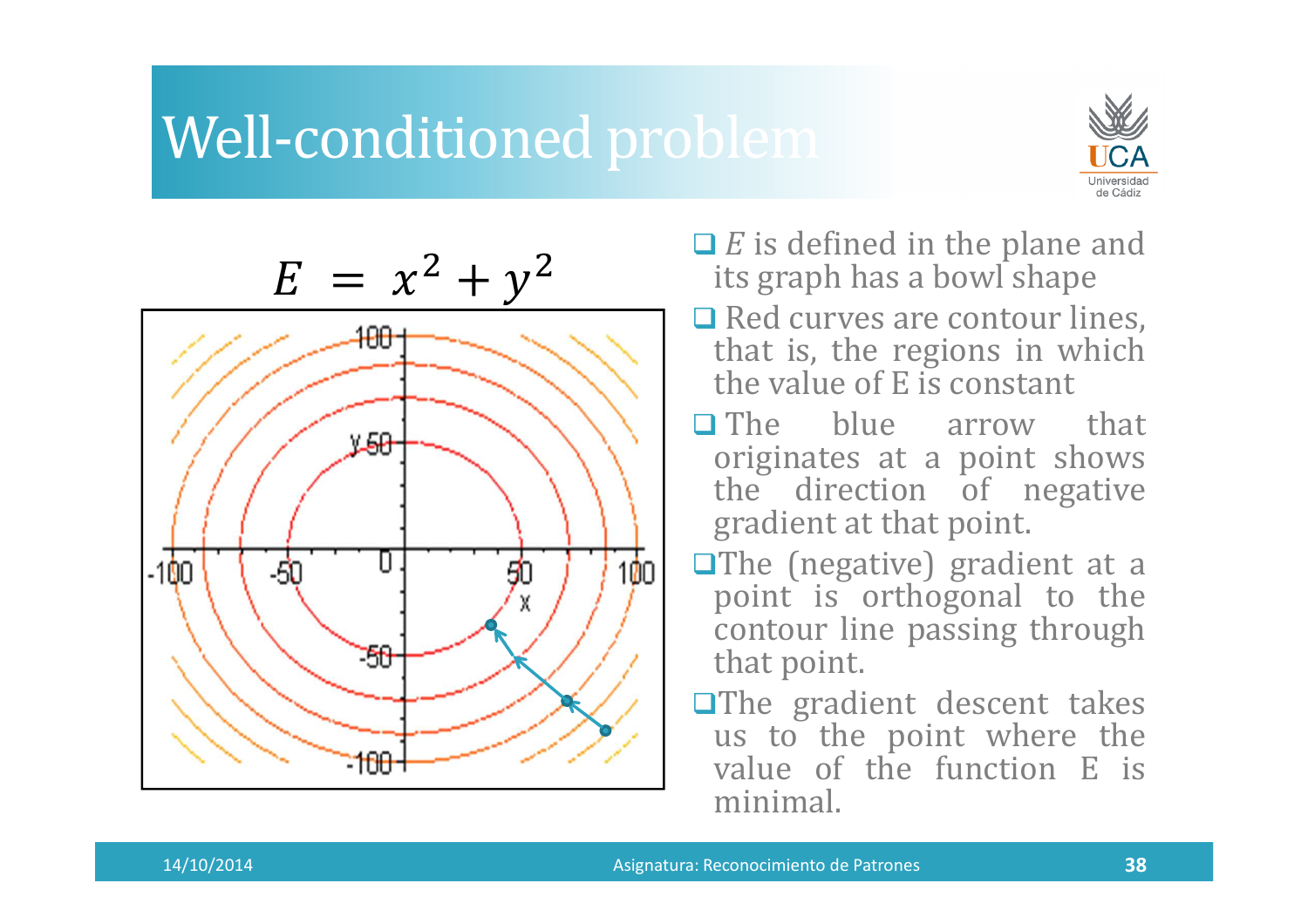# Ill-conditioned problem



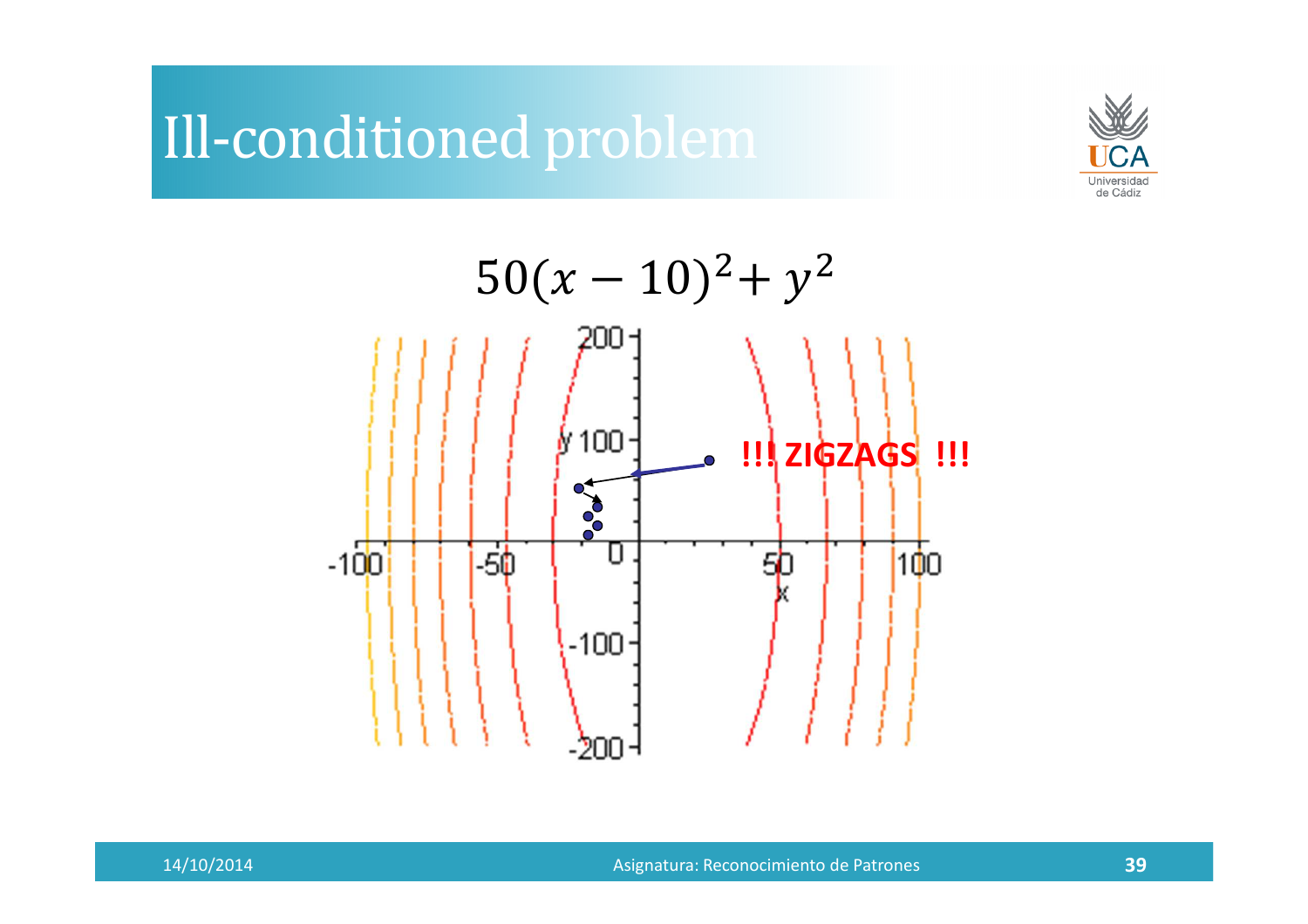



**Q** For some examples, gradient descent is relatively slow close to the minimum

 $\Box$  Its asymptotic rate of convergence is inferior to many other methods

**OF** For poorly conditioned convex problems, gradient descent increasingly 'zigzags' as the gradients point nearly orthogonally to the shortest direction to <sup>a</sup> minimum point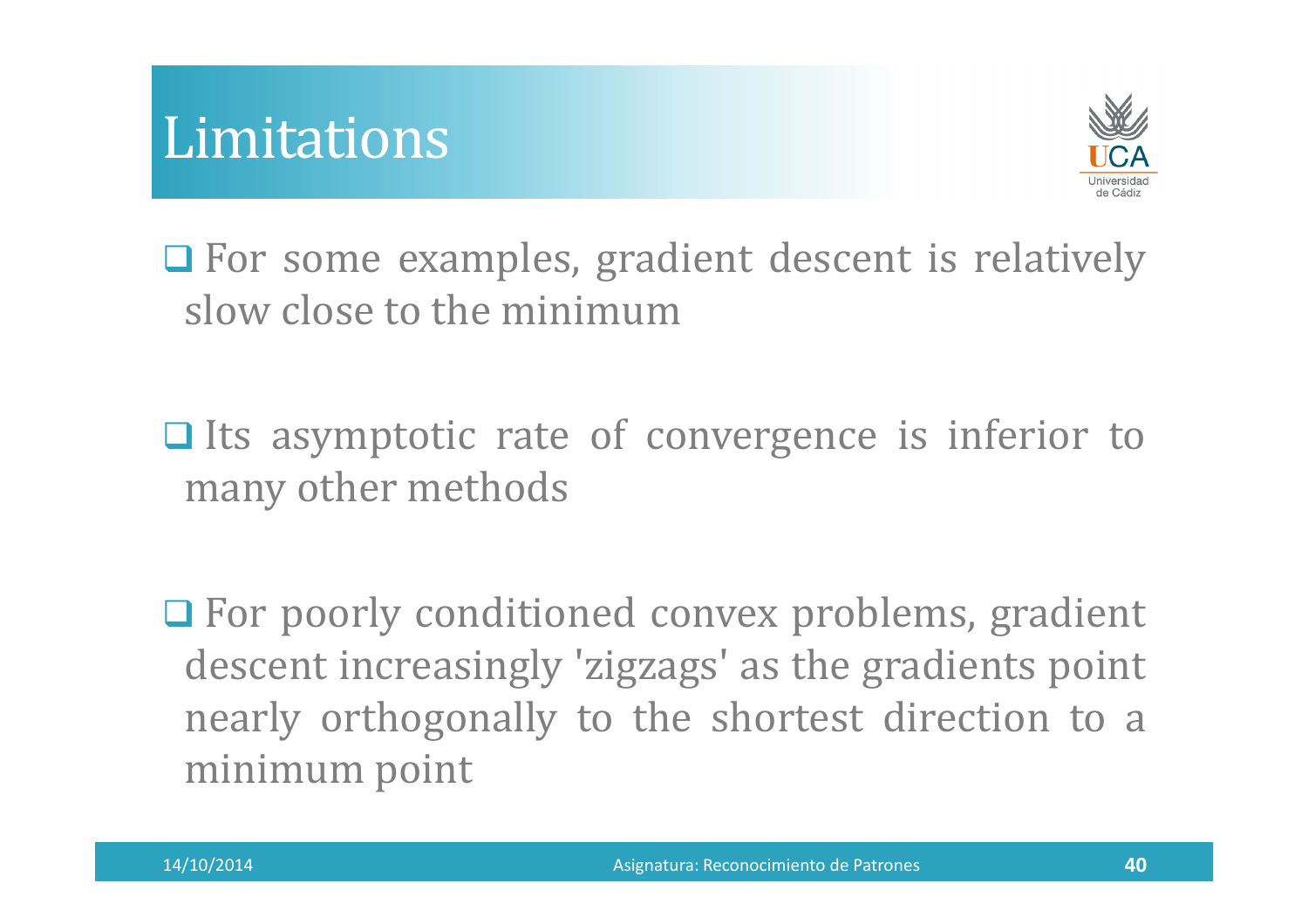

- $\Box$  It is a method for finding successively better approximations to the roots (or zeroes) of <sup>a</sup> real-valued function
- $\Box$  Newton method can be used to find a minimum or maximum of a function maximum of <sup>a</sup> function
- Newton method is an extremely powerful technique—in genera<sup>l</sup> the convergence is quadratic: as the method converges on the root, the difference between the root and the approximation is squared at each step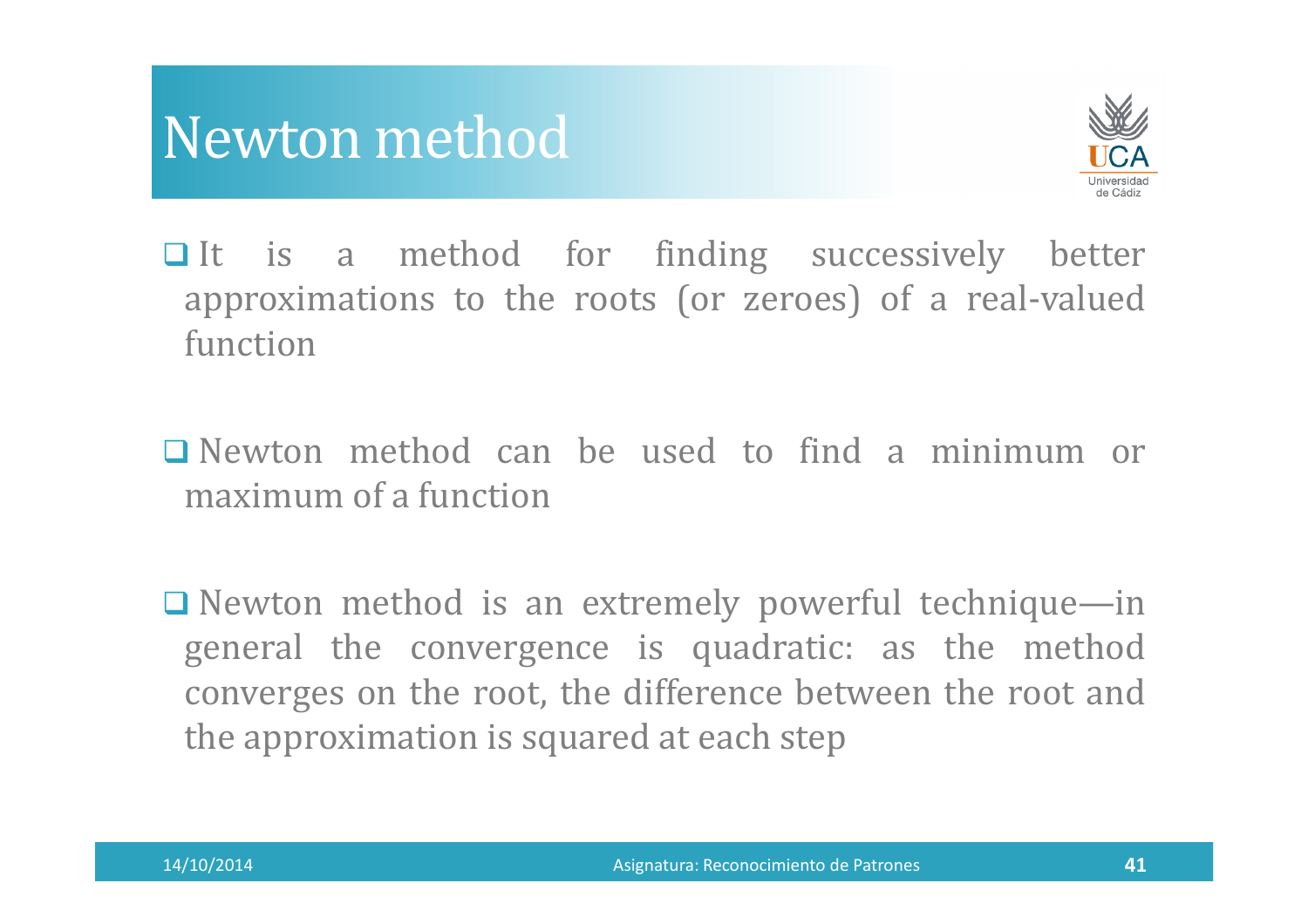

- 1. <sup>A</sup> large error in the initial estimate can contribute to nonconvergence of the algorithm. So, we have to select a  $x_0$ value close to zero
- 2. The tangent line at  $x_{0}$  point is calculated
- 3. Computes the x-intercept of this tangent line. This xintercept will typically be <sup>a</sup> better approximation to the function root than the original guess
- 4. Return to step <sup>2</sup>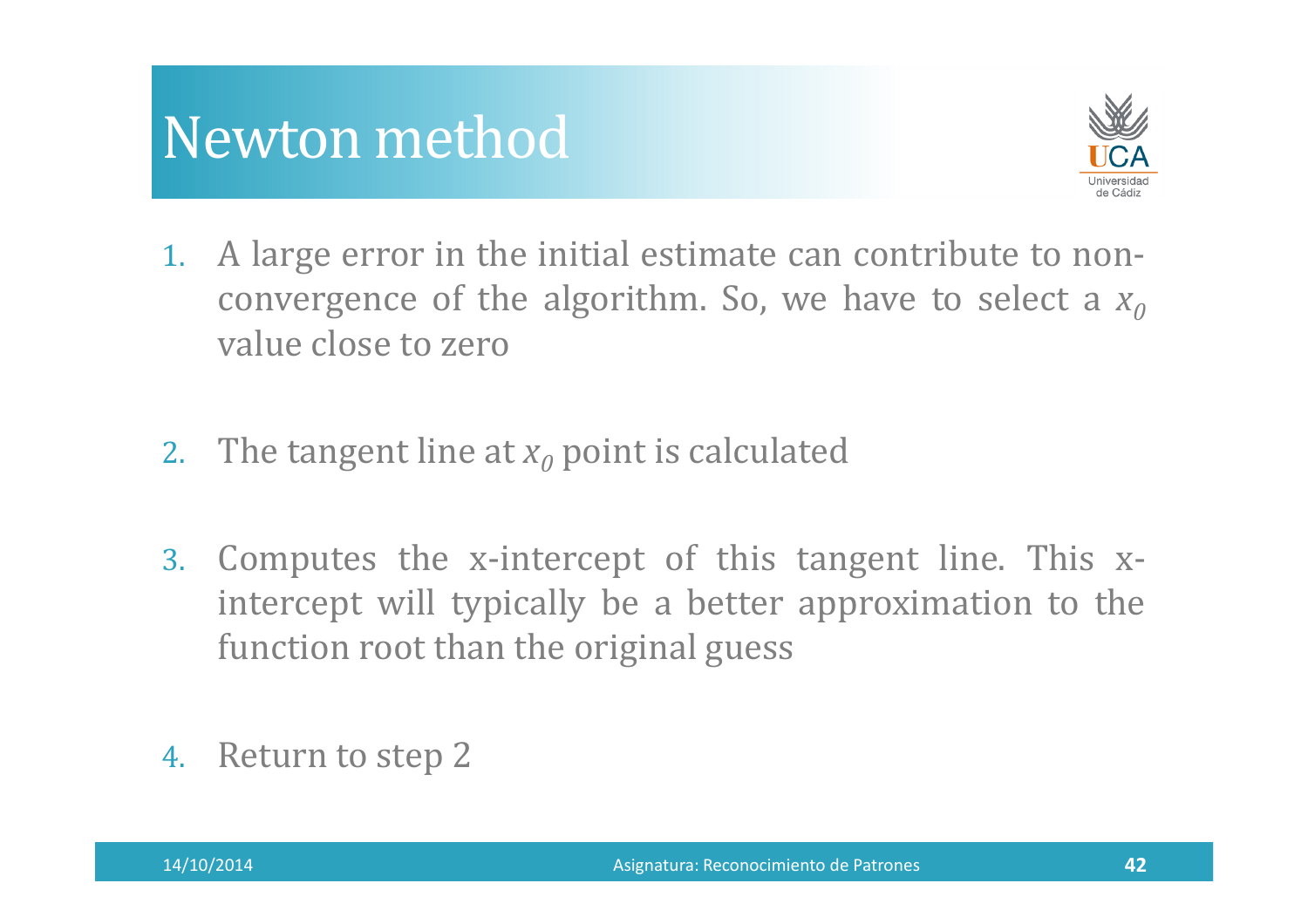



Asignatura: Reconocimiento de Patrones **<sup>43</sup>**